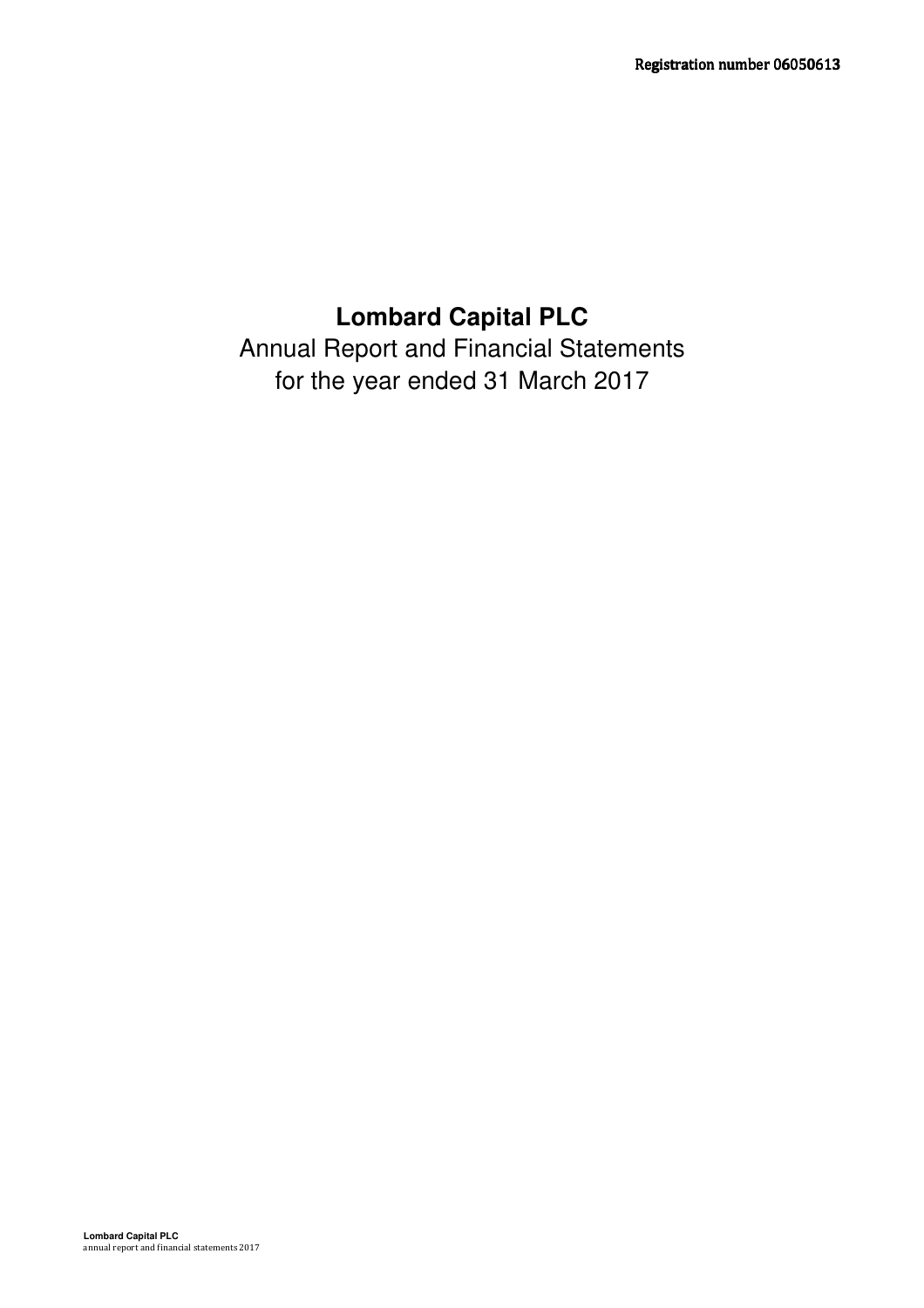# **Table of Contents**

### Pages

- 01 Chairman's Statement
- 02 Strategic Report
- 03 Directors' Report
- 05 Independent Auditor's Report

### Financial Statements

- 06 Income Statement and Statement of Comprehensive Income
- 07 Statement of Financial Position
- 08 Statement of Cashflows
- 09 Statement of Changes in Equity
- 10 Notes to the Financial Statements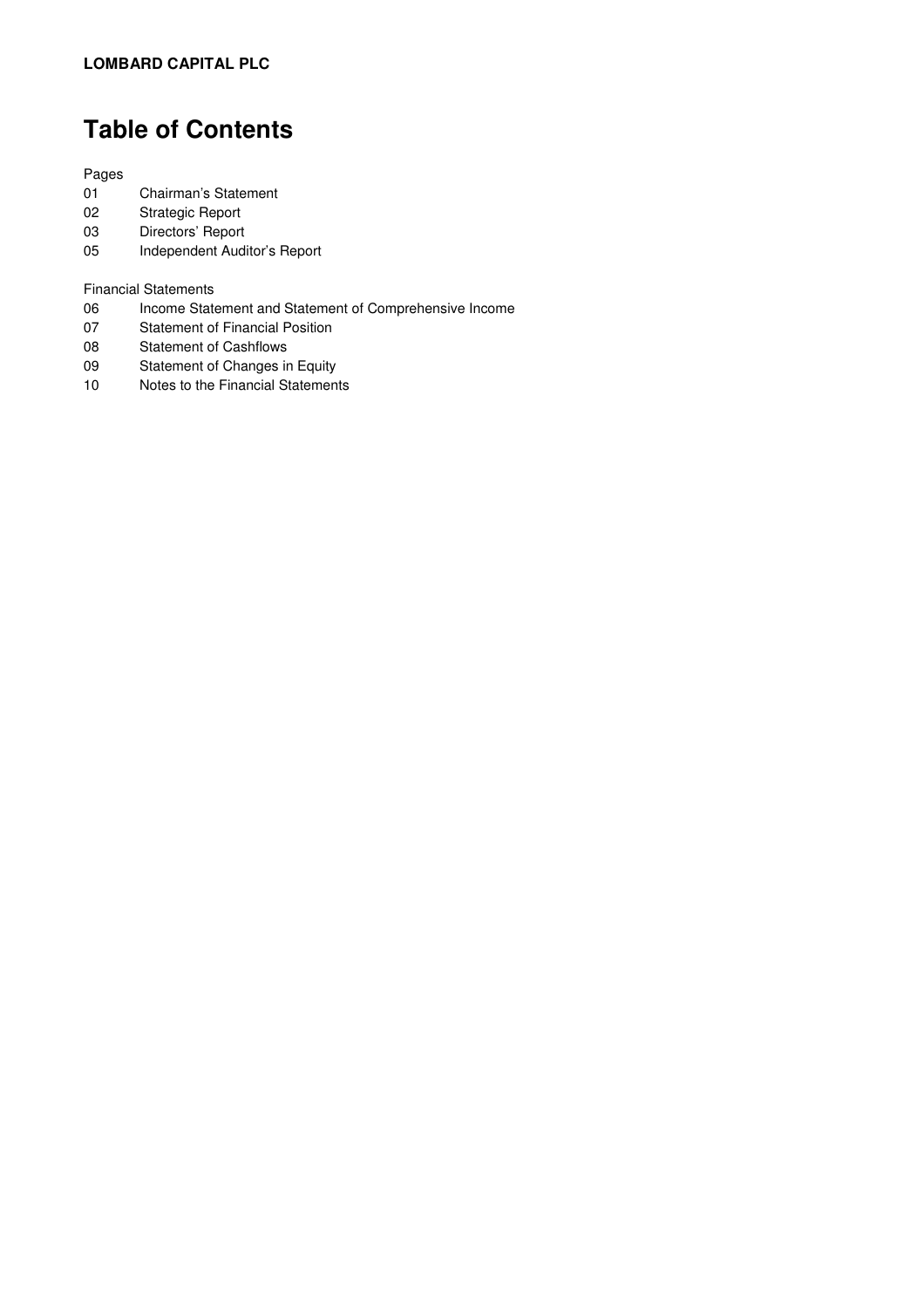### **LOMBARD CAPITAL PLC**

# **Company Information**

| Directors:                    | David William Grierson<br>Nigel Brent Fitzpatrick (Non-Executive)                                 |
|-------------------------------|---------------------------------------------------------------------------------------------------|
| Registered office:            | <b>Steve Monico Limited</b><br>19 Goldington Road<br>Bedford<br><b>MK40 3JY</b>                   |
| Company number:               | 06050613                                                                                          |
| Secretary:                    | <b>Steve Monico Limited</b>                                                                       |
| <b>NEX Corporate Adviser:</b> | Alfred Henry Corporate Finance Ltd<br>5-7 Cranwood Street<br>London<br>EC1V 9EE                   |
| Registrars:                   | <b>Share Registers Limited</b><br>The Courtyard<br>17 West Street<br>Farnham<br>Surrey<br>GU9 7DR |
| Independent Auditor:          | Jeffreys Henry LLP<br>5-7 Cranwood Street<br>London<br>EC1V 9EE                                   |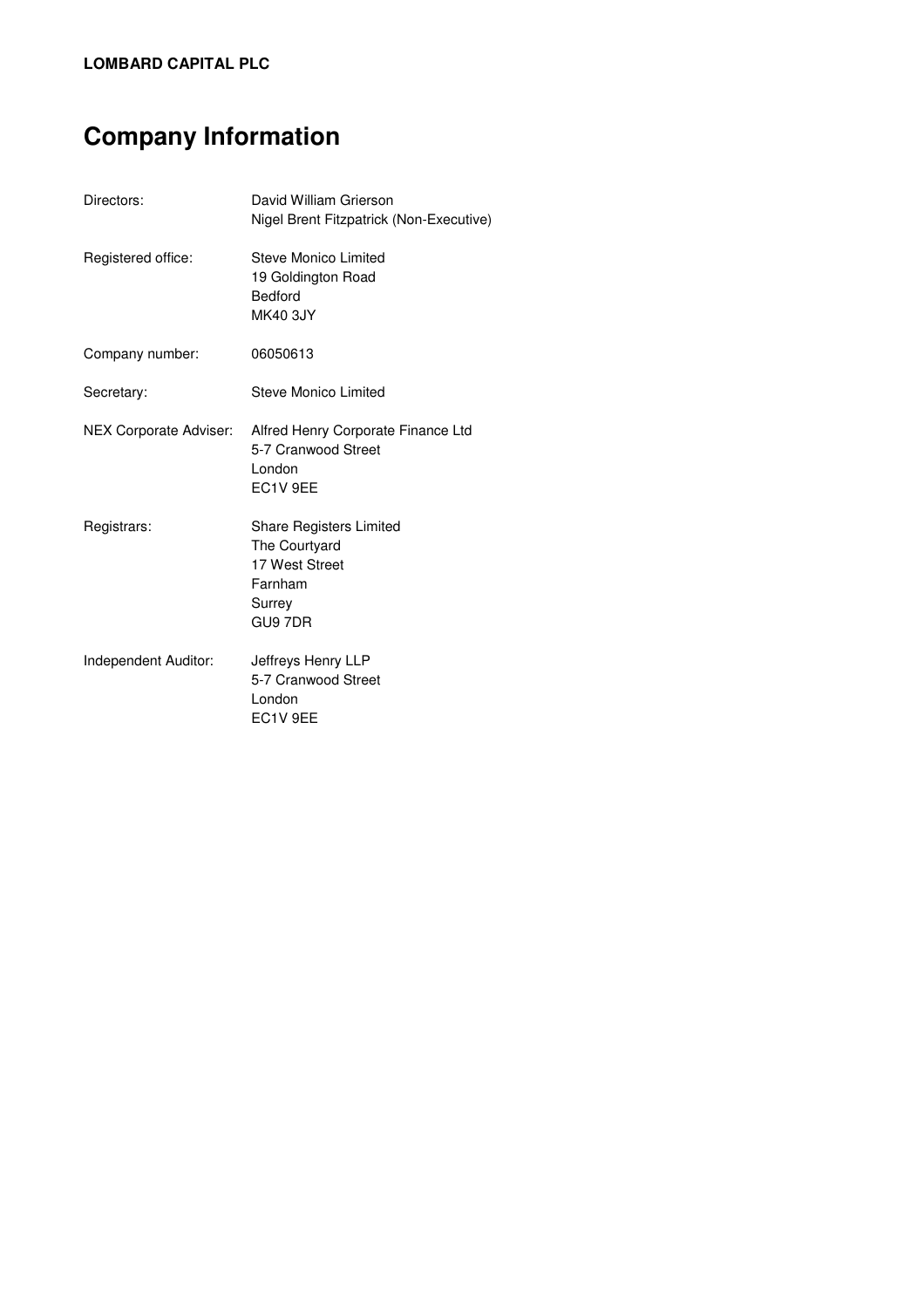# **Chairman's Statement**

**for the year ended 31 March 2017** 

Dear Shareholders

During the year under review your Board has been working towards producing secure investments where the instrument is reinsured with an A Rated Lloyds Insurer. The work continues to progress satisfactorily.

Your directors recently re-opened the 7.5% 2018 Unsecured Loan Note with Warrants and the remaining £55,000 of Notes were purchased by a single investor.

Your directors are currently close to finalising a 7.5% 2020 Unsecured Loan Note Series 2 with Warrants. This offers 30 month Notes with a minimum subscription of £500,000 and a maximum of £3,000,000. The proceeds of this offer will, after costs, be used to invest in secure instruments covered by re-insurance that will provide a fixed income and a capital return.

Your directors are currently investigating the opportunity to assist in the provision and listing of a Bond secured by property.

I look forward to the future with enthusiasm and thank all my colleagues and our professionals for their support and advice.

I also thank you all as shareholders for your continuing support.

 $\sqrt{\frac{1}{\epsilon}}$ 

David Grierson

Chairman Lombard Capital PLC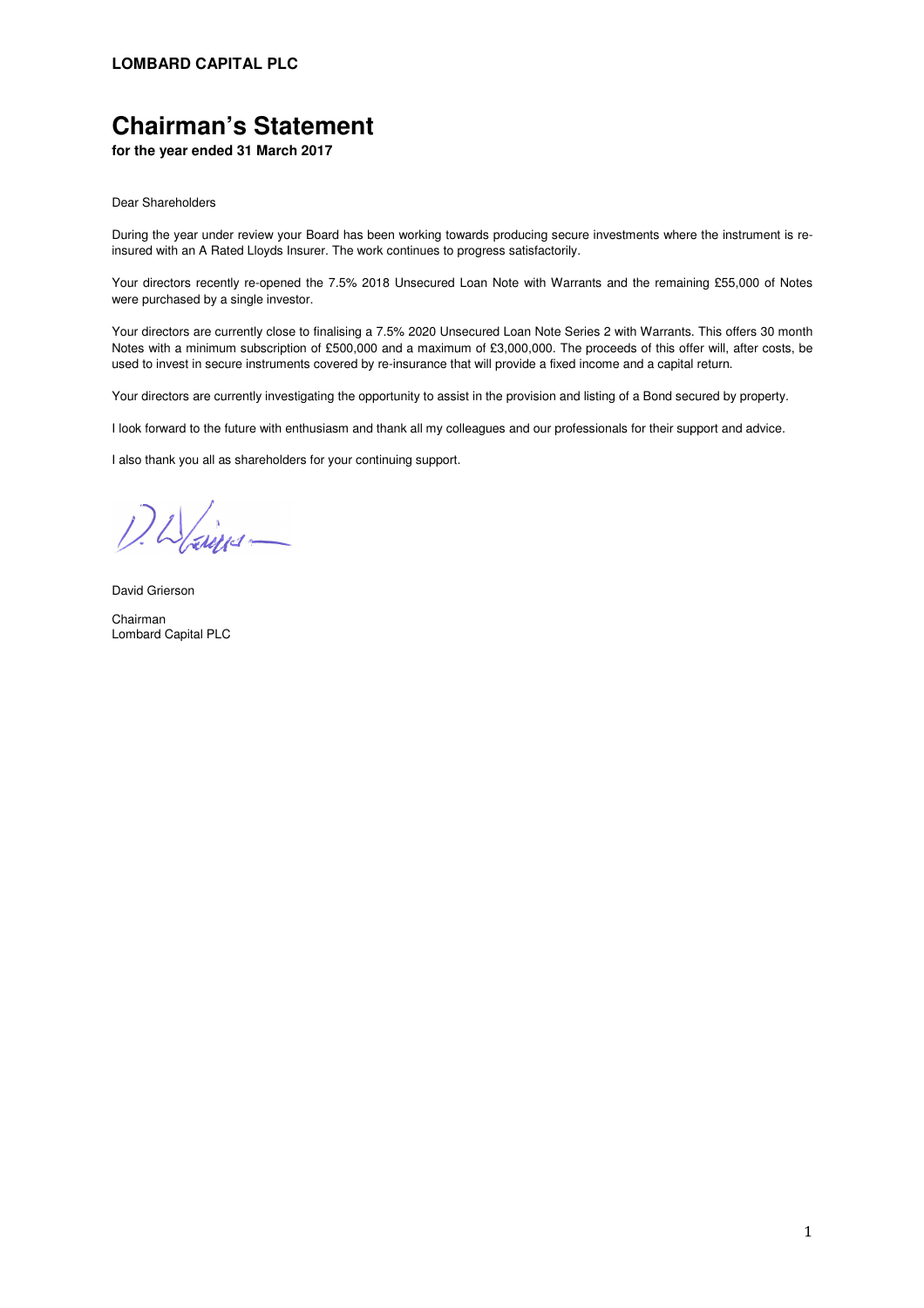# **Strategic Report**

### **for the year ended 31 March 2017**

The Directors present their strategic report for the year ended 31 March 2017.

#### **Business review**

During the year under review the directors have continued to focus the Company on developing a reinsurance based investment product and in particular working towards producing secure investments where the instrument is re-insured with an A Rated Lloyds Insurer. At the same time the directors have now disposed of the non-core investments.

#### **Future developments**

The Company is continuing to develop a reinsurance based investment product to provide investors with stable income, without risk to capital. The Company expects to make an announcement in the near future.

#### **Results and dividends**

For the year ended 31 March 2017, the Company's loss after taxation from continuing operations was £190,440 (2016: £167,282 loss) and the loss per share was 7.1p (2016: 8.3p). The Directors do not recommend the payment of a dividend (2016: NIL).

#### **Key performance indicators**

The key performance indicators are set out below:

| <b>Company Statistics</b>               | 2017              | 2016              | Change %  |
|-----------------------------------------|-------------------|-------------------|-----------|
| Net (liability) / asset value           | (E6, 141)         | £97,812           | 106.3%    |
| Net (liability) / asset value per share | (0.2p)            | 4.3 <sub>p</sub>  | $-95.3%$  |
| Closing share price                     | 16.0 <sub>p</sub> | 10.0 <sub>p</sub> | $+6.0%$   |
| <b>Market Capitalisation</b>            | £532.082          | £226.815          | $+134.6%$ |

#### **Key business risks**

The main business risk that the Company faces is that the investments are all illiquid and therefore the Company may not have sufficient cash resources to carry out its business plan and also cover the overhead expenses required to maintain its status as a quoted company.

#### **Going concern**

During the period, the Company made a loss of £190,440 and at the year-end had current liabilities of £127,063. The cash balance at the year end was £622, post year end the Company has generated £100,000 by the issue of loan notes, so at the time of signing of these accounts there are sufficient funds for the next 12 months and beyond.

The Chairman's statement has explained the current fundraising activities, therefore, the directors have formed the opinion that with the eradication of debt and the inflow of funds from the conversion of warrants and the sale of investment assets that the Company will secure adequate funds for the working capital requirements of for the Company in the foreseeable future. Further, this will ensure that adequate arrangements will be in place to enable the settlement of their financial commitments as and when they fall due.

For this reason, the Directors continue to adopt the going concern basis in preparing the financial statements. Whilst there are inherent uncertainties in relation to future events, and therefore no certainty over the outcome of the matters described, the Directors consider that, based on financial projections and dependent on the success of their efforts to complete these activities, the Company will be a going concern for the next 12 months.

For and on behalf of the Board

langer -

D.W. Grierson 31 August 2017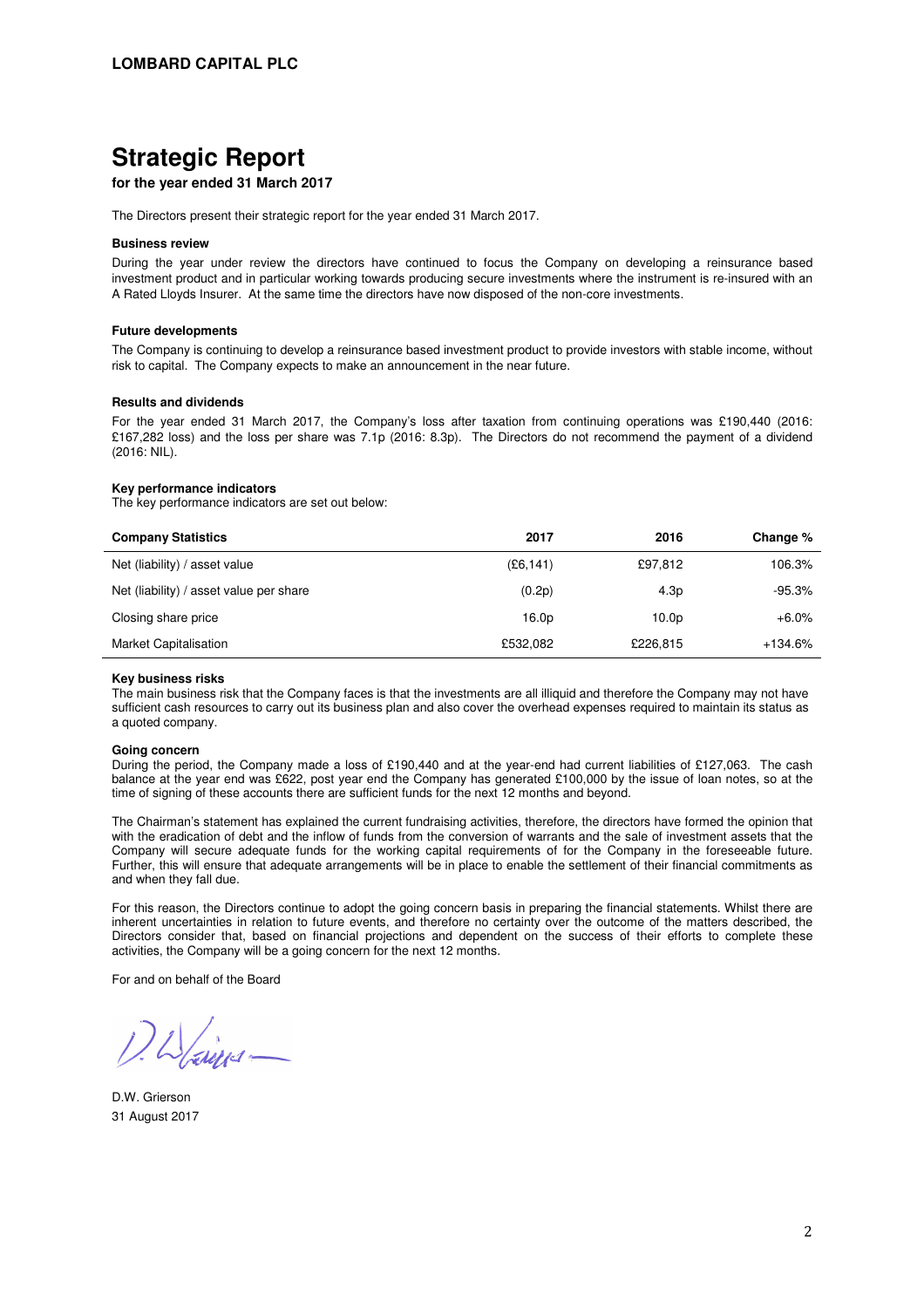# **Directors' Report**

### **for the year ended 31 March 2017**

The Directors present their report together with the audited financial statements for the year ended 31 March 2017.

#### **Principal activity**

The principal activity of the Company has been solely as an investor in pre IPO companies and companies quoted on AIM and the NEX Growth Market. Additionally, the Company is currently developing a reinsurance based product to provide stable income for investors without risk to capital.

#### **Financial risk management objectives and policies**

Details of the financial risk management objectives and policies are provided in note 13 to the financial statements.

#### **Post balance sheet events**

Details of post balance sheet events are provided in note 18 to the financial statements.

#### **Directors**

The Directors of the Company during the year and subsequently are set out below:

| Nigel Brent Fitzpatrick | (appointed 2 November 2015) |
|-------------------------|-----------------------------|
| David William Grierson  | (appointed 15 January 2016) |

#### **Substantial shareholders**

The only interests in excess of 3% of the issued share capital of the Company which have been notified to the Company as at 22 August 2017 were as follows:

|                                             | Shareholding | %     |
|---------------------------------------------|--------------|-------|
| <b>Platform Securities Nominees Limited</b> | 1,374,000    | 40.41 |
| <b>Sunvest Corporation Limited</b>          | 455.000      | 13.38 |
| <b>Harewood Nominees Limited</b>            | 383.500      | 11.28 |
| Ferlim Nominees Limited                     | 248.187      | 7.30  |
| Religare Capital Markets (Europe) Limited   | 214.000      | 6.29  |
| Lynchwood Nominees Limited                  | 201.677      | 5.93  |
| Winterflood Securities Limited              | 116,165      | 3.42  |

D W Grierson, a director of the Company, holds 665,000 of the 1,374,000 shares held under Platform Securities Nominees Limited.

#### **Directors remuneration**

Details of directors' remuneration is set out in note 4 to the financial statements.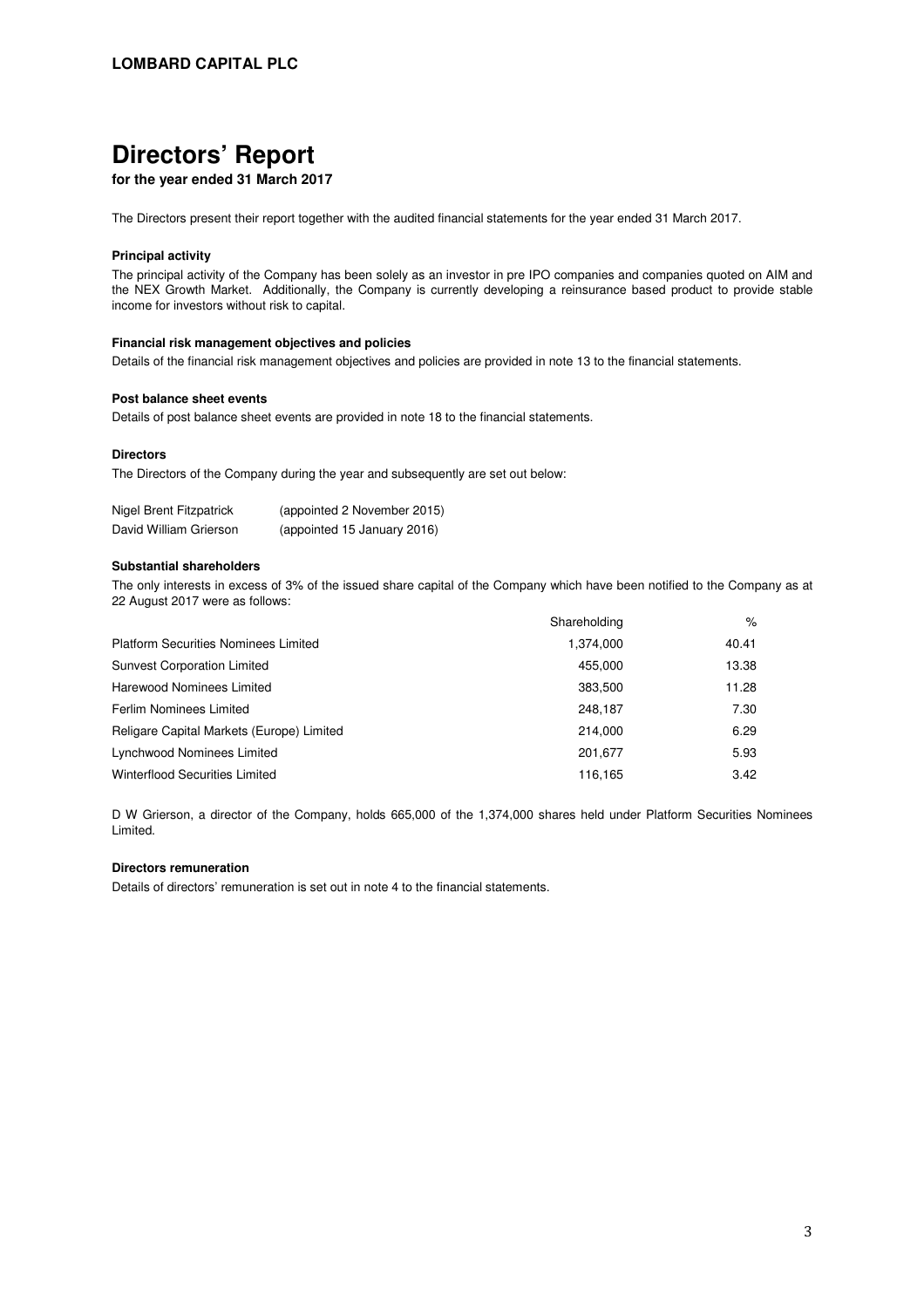# **Directors' Report continued**

**for the year ended 31 March 2017** 

#### **Directors' responsibilities statement**

The Directors are responsible for preparing the Strategic Report and Report of the Directors and the financial statements in accordance with applicable law and regulations.

Company law requires the Directors to prepare financial statements for each financial year. Under that law the Directors have elected to prepare the financial statements in accordance with International Financial Reporting Standards as adopted by the European Union (IFRS). Under Company law the Directors must not approve the financial statements unless they are satisfied that they give a true and fair view of the state of affairs and profit or loss of the Company for that period. In preparing these financial statements, the Directors are required to:

- **•** select suitable accounting policies and then apply them consistently;
- **•** make judgments and accounting estimates that are reasonable and prudent;
- **•** state whether applicable IFRS have been followed, subject to any material departures disclosed and explained in the financial statements; and
- **•** prepare the financial statements on the going concern basis unless it is inappropriate to presume that the Company will continue in business.

The Directors confirm that that they have complied with the above requirements in preparing the Financial Statements.

The Directors are responsible for keeping adequate accounting records that are sufficient to show and explain the Company's transactions and disclose with reasonable accuracy at any time the financial position of the Company and enable them to ensure that the financial statements comply with the Companies Act 2006 and they are also responsible for safeguarding the assets of the Company and hence for taking reasonable steps for the prevention and detection of fraud and other irregularities. Insofar as each of the Directors is aware:

- **•** there is no relevant audit information of which the Company's auditors are unaware; and
- **•** the Directors have taken all steps that they ought to have taken to make themselves aware of any relevant audit information and to establish that the auditors are aware of that information.

This confirmation is given and should be interpreted in accordance with the provisions of s418 of the Companies Act 2006.

#### **Auditors**

The auditors Jeffreys Henry LLP were re-appointed in August 2016 and a resolution that they be reappointed will be proposed at the Annual General Meeting.

On behalf of the Board

D.W. Grierson 31 August 2017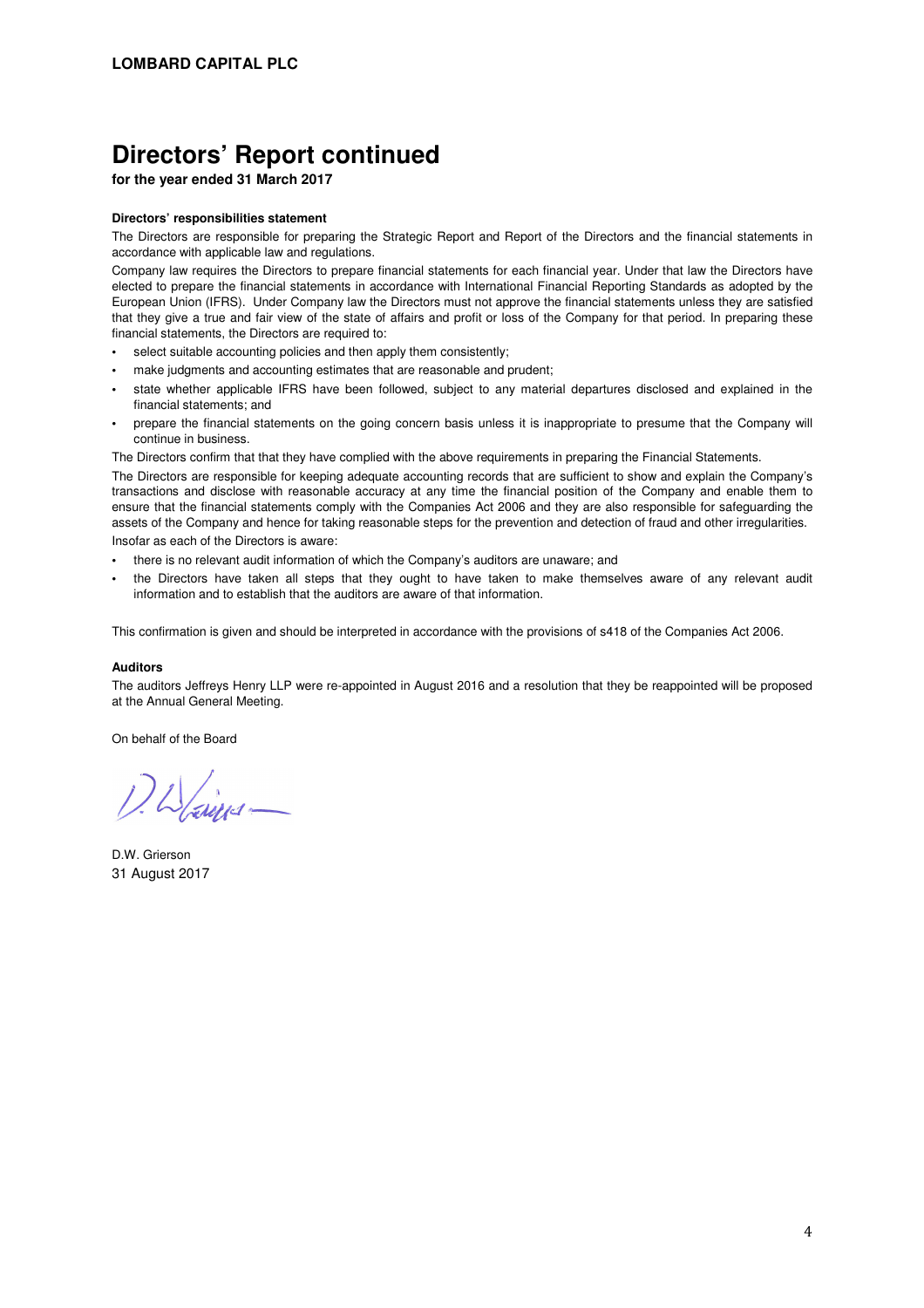# **Independent Auditor's Report**

#### **for the year ended 31 March 2017**

We have audited the financial statements of Lombard Capital Plc for the year ended 31 March 2017 which comprise the Income Statement, the Statement of Comprehensive Income, the Statement of Financial Position and Statement of Cashflows, the Statement of Changes in Equity, and the Related Notes. The financial reporting framework that has been applied in their preparation is applicable law and International Financial Reporting Standards (IFRSs) as adopted by the European Union.

This report is made solely to the Company's members, as a body, in accordance with Chapter 3 of Part 16 of the Companies Act 2006. Our audit work has been undertaken so that we might state to the Company's members those matters we are required to state to them in an auditor's report and for no other purpose. To the fullest extent permitted by law, we do not accept or assume responsibility to anyone other than the Company and the Company's members as a body, for our audit work, for this report, or for the opinions we have formed.

#### **Respective responsibilities of directors and auditor**

As explained more fully in the Directors' Responsibilities Statement on page 4, the Directors are responsible for the preparation of the financial statements and for being satisfied that they give a true and fair view. Our responsibility is to audit and express an opinion on the financial statements in accordance with applicable law and International Standards on Auditing (UK and Ireland). Those standards require us to comply with the Auditing Practices Board's (APB's) Ethical Standards for Auditors.

#### **Scope of the audit of the financial statements**

An audit involves obtaining evidence about the amounts and disclosures in the financial statements sufficient to give reasonable assurance that the financial statements are free from material misstatement, whether caused by fraud or error. This includes an assessment of: whether the accounting policies are appropriate to the Company's circumstances and have been consistently applied and adequately disclosed; the reasonableness of significant accounting estimates made by the Directors; and the overall presentation of the financial statements. In addition, we read all the financial and non-financial information in the Chairman's Statement and Directors' Report to identify material inconsistencies with the audited financial statements and to identify any information that is apparently materially incorrect based on, or materially inconsistent with, the knowledge acquired by us in the course of performing the audit. If we become aware of any apparent material misstatements or inconsistencies, we consider the implications for our report.

#### **Opinion on financial statements**

In our opinion the financial statements:

- give a true and fair view of the state of the Company's affairs as at 31 March 2017 and of its loss for the year then ended;
- have been properly prepared in accordance with IFRS as adopted by the European Union; and
- have been prepared in accordance with the requirements of the Companies Act 2006.

#### **Emphasis of matter – Going Concern**

In forming our opinion on the financial statements, which is not modified, we have considered the adequacy of the disclosure made in note 2 to the financial statements concerning the Company's ability to continue as a going concern. The Company incurred a loss of £190,440 during the year ended 31 March 2017 and, at that date the current liabilities had exceeded the Company's total assets by £6,141 and it had net current liabilities of £127,063. These conditions, along with the other matters explained in note 1 to the financial statements, indicate the existence of a material uncertainty which may cast significant doubt about the Company's ability to continue as a going concern. The financial statements do not include the adjustments that would result if the Company was unable to continue as a going concern.

#### **Opinion on other matter prescribed by the Companies Act 2006**

In our opinion, based on the work undertaken in the course of our audit, the information given in the Strategic Report and the Directors' Report for the financial year for which the financial statements are prepared is consistent with the financial statements, and the Directors' Report has been prepared in accordance with applicable legal requirements. In the light of the knowledge and understanding of the company and its environment obtained in the course of the audit, we have not identified any material misstatements in the Strategic Report and the Directors' Report.

#### **Matters on which we are required to report by exception**

We have nothing to report in respect of the following matters where the Companies Act 2006 requires us to report to you if, in our opinion:

- adequate accounting records have not been kept by the Company, or returns adequate for our audit have not been received from branches not visited by us; or
- the financial statements are not in agreement with the accounting records and returns; or
- certain disclosures of Directors' remuneration specified by law are not made; or
- we have not received all the information and explanations we require for our audit.



**Sanjay Parmar**  Senior Statutory Auditor

For and behalf of **Jeffreys Henry LLP (Statutory Auditors)**  Finsgate, 5-7 Cranwood Street<br>London, EC1V 9EE 31 August 2017 London, EC1V 9EE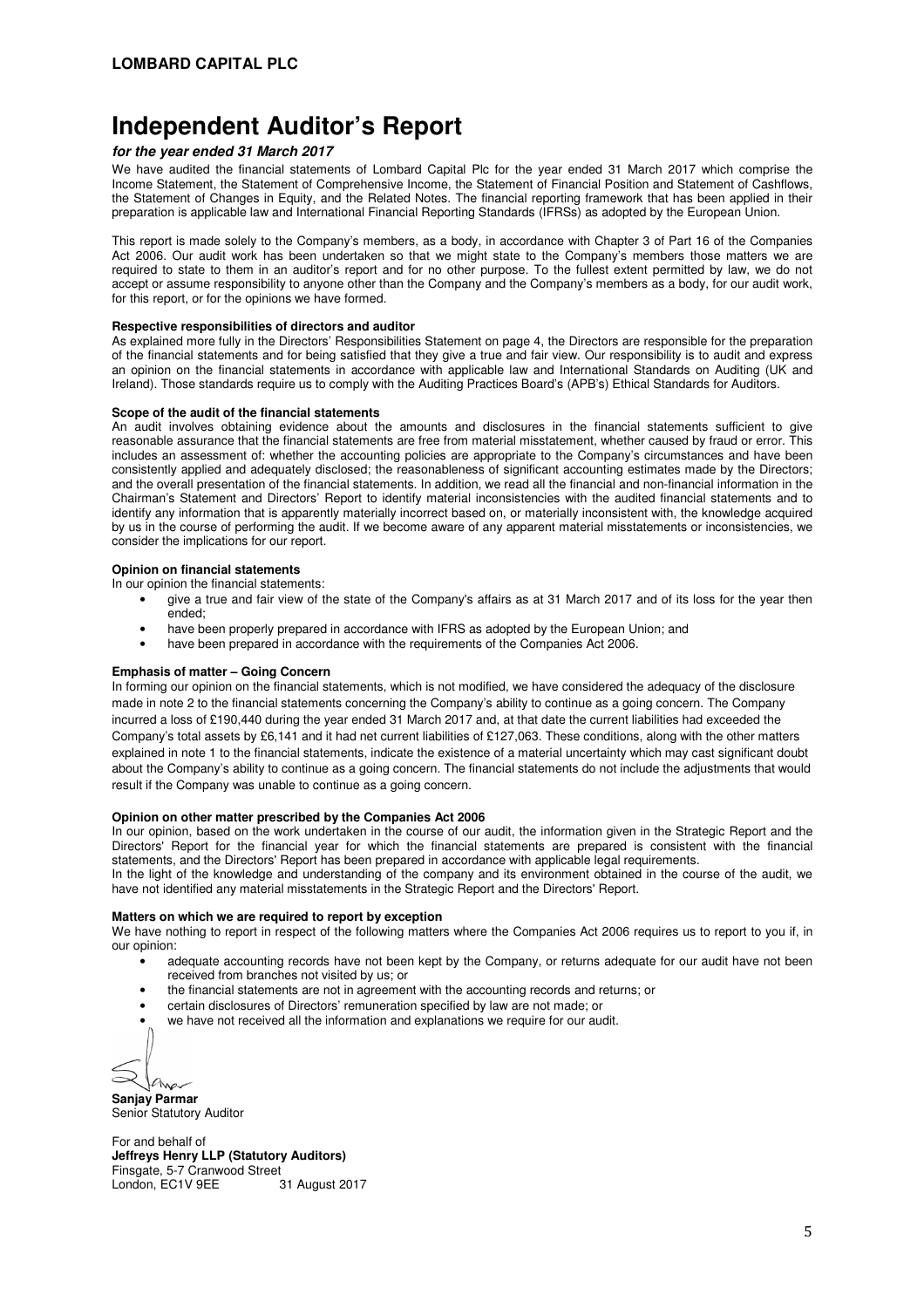# **Income Statement**

**for the year ended 31 March 2017**

|                                                                         |              | 2017       | 2016       |
|-------------------------------------------------------------------------|--------------|------------|------------|
|                                                                         |              | £          | £          |
|                                                                         | <b>Notes</b> |            |            |
| <b>Continuing operations:</b>                                           |              |            |            |
| Investment income                                                       |              |            | 34         |
| Operating expenses                                                      |              | (190, 440) | (119, 928) |
| Impairment of investments                                               | 7            |            | (47, 388)  |
| Operating loss and loss before taxation                                 | 3            | (190, 440) | (167, 282) |
| Taxation expense                                                        | 5            |            |            |
| Loss for the year, attributable to owners of the Company                |              | (190, 440) | (167, 282) |
|                                                                         |              |            |            |
| Loss per share attributable to owners of the Company during<br>the year |              | pence      | pence      |
| Basic and diluted                                                       |              |            |            |
| Total and continuing operations                                         | 6            | (7.1)      | (8.3)      |

# **Statement of Changes in Comprehensive Income**

**for the year ended 31 March 2017**

|                                                                     | 2017           | 2016      |
|---------------------------------------------------------------------|----------------|-----------|
|                                                                     | £              | £         |
| Loss for the financial year                                         | (190, 440)     | (167,282) |
| Other comprehensive income:                                         |                |           |
| Market value adjustment to investments                              | $\blacksquare$ | (97,500)  |
| Impairment of investments – reclassification to income<br>statement |                | 45,698    |
| Total comprehensive income for the year                             | (190, 440)     | (219,084) |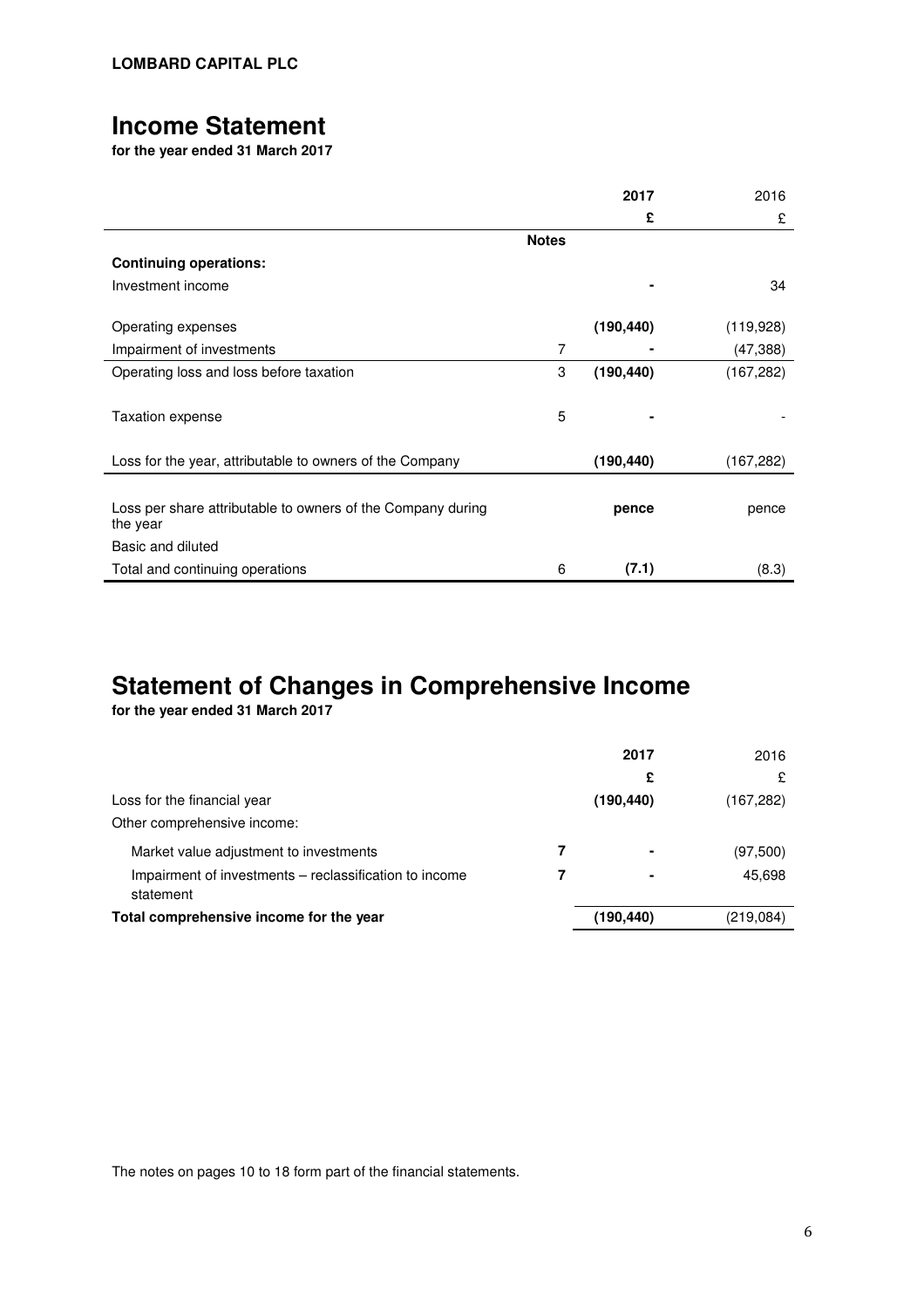# **Statement of Financial Position**

**as at 31 March 2017** 

|                                                                  |              | 2017          | 2016       |
|------------------------------------------------------------------|--------------|---------------|------------|
|                                                                  | <b>Notes</b> | £             | £          |
| <b>Non-current assets</b>                                        |              |               |            |
| Available for sale investments                                   | 7            | 112,500       | 135,810    |
|                                                                  |              |               |            |
| <b>Current assets</b>                                            |              |               |            |
| Trade and other receivables                                      | 8            | 7,800         | 7,800      |
| Cash and cash equivalents                                        | 9            | 622           | 2,668      |
| <b>Total current assets</b>                                      |              | 8,422         | 10,468     |
|                                                                  |              |               |            |
| <b>Total assets</b>                                              |              | 120,922       | 146,278    |
|                                                                  |              |               |            |
| <b>Equity</b>                                                    |              |               |            |
| Share capital                                                    | 11           | 193,223       | 192,165    |
| Share premium                                                    |              | 866,103       | 767,514    |
| Share option reserve                                             |              | 13,160        | 26,320     |
| Investment revaluation reserve                                   |              | 100,184       | 100,184    |
| Retained earnings                                                |              | (1, 178, 811) | (988, 371) |
| Equity attributable to owners of the Company and total<br>equity |              | (6, 141)      | 97,812     |
|                                                                  |              |               |            |
| <b>Current liabilities</b>                                       |              |               |            |
| Trade and other payables                                         | 10           | 127,063       | 48,466     |
|                                                                  |              |               |            |
| <b>Total equity and liabilities</b>                              |              | 120,922       | 146,278    |

These financial statements were approved by the Board, authorised for issue and signed on their behalf on 31 August 2017 by:

 $24.$ *Liga-*

D.W. Grierson **Company registration number: 06050613 (England & Wales)**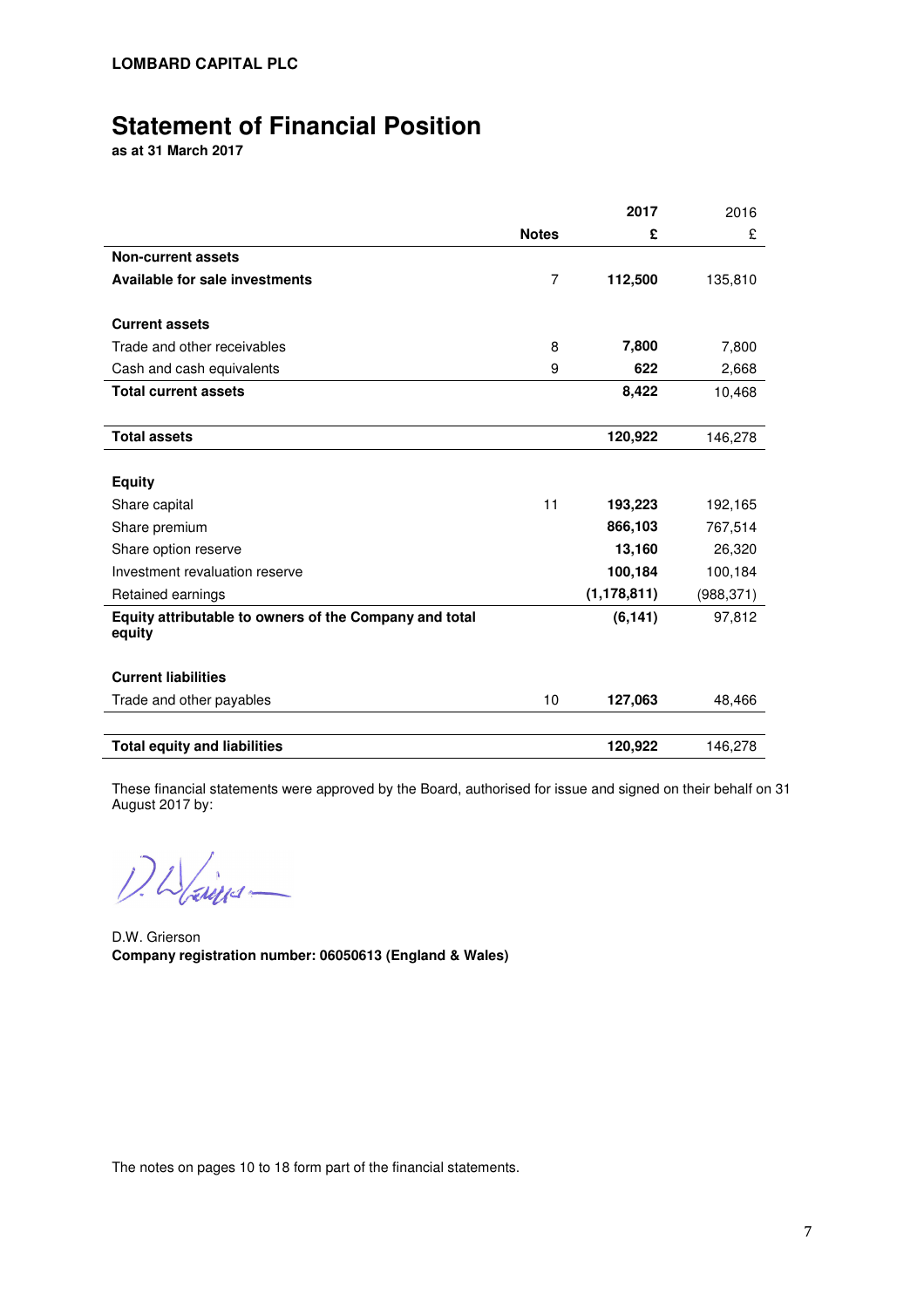# **Statement of Cashflows**

**for the year ended 31 March 2017** 

|                                                               |              | 2017       | 2016       |
|---------------------------------------------------------------|--------------|------------|------------|
|                                                               | <b>Notes</b> | £          | £          |
| <b>Operating activities</b>                                   |              |            |            |
| Loss before tax                                               |              | (190, 440) | (167, 282) |
| Impairment of investments – reclassification from<br>reserves |              |            | 45,698     |
| Impairment of investments – recognised in the year            |              |            | 1,690      |
| Investment income                                             |              |            | (34)       |
| Share based payment                                           |              |            | 26,320     |
| Increase in trade and other receivables                       |              |            | (7,580)    |
| Increase/(decrease) in trade and other payables               |              | 78,597     | (34, 536)  |
| Net cash flow from operating activities                       |              | (111, 843) | (66, 652)  |
|                                                               |              |            |            |
| <b>Investing activities</b>                                   |              |            |            |
| Investment income                                             |              |            | 34         |
| Proceeds from sale of available-for-sale assets               |              | 23,310     |            |
| Net cash flow from investing activities                       |              | 23,310     | 34         |
|                                                               |              |            |            |
| <b>Financing activities</b>                                   |              |            |            |
| Proceeds from issue of shares                                 |              | 86,487     | 12,250     |
| Net cash flow from financing activities                       |              | 86,487     | 12,250     |
|                                                               |              |            |            |
| Net decrease in cash and cash equivalents                     |              | (2,046)    | (54, 368)  |
| Cash and cash equivalents at start of year                    |              | 2,668      | 57,036     |
| Cash and cash equivalents at the end of the<br>year/period    |              | 622        | 2,668      |
| Cash and cash equivalents comprise:                           |              |            |            |
| Cash and cash in bank                                         |              | 622        | 2,668      |
| Cash and cash equivalents at end of year/period               |              | 622        | 2,668      |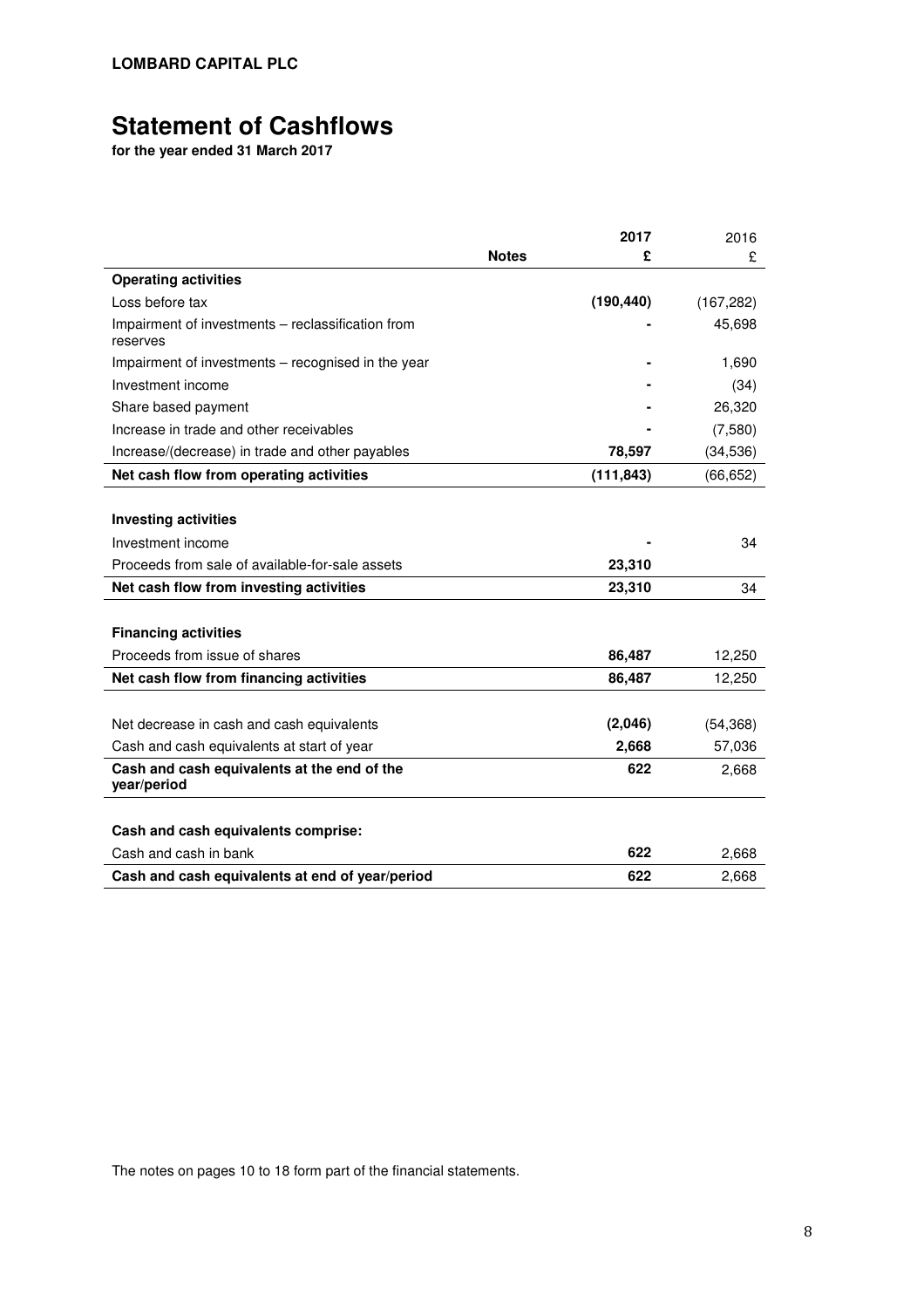# **Statement of Changes in Equity**

**for the year ended 31 March 2017** 

|                                                                 |                |                | <b>Share</b>   | <b>Investment</b>        |                 |               |
|-----------------------------------------------------------------|----------------|----------------|----------------|--------------------------|-----------------|---------------|
|                                                                 | <b>Share</b>   | <b>Share</b>   | Option         | Revaluation              | <b>Retained</b> | <b>Total</b>  |
|                                                                 | <b>Capital</b> | <b>Premium</b> | <b>Reserve</b> | <b>Reserve</b>           | <b>Earnings</b> | <b>Equity</b> |
|                                                                 | £              | £              | £              | £                        | £               | £             |
| Balance at 1 April 2015                                         | 191,815        | 755,614        |                | 151,986                  | (821,089)       | 278,326       |
| Loss for the year                                               |                |                |                |                          | (167, 282)      | (167, 282)    |
| <b>Issue of shares</b>                                          | 350            | 11,900         |                |                          |                 | 12,250        |
| Share based payment                                             |                |                | 26,320         |                          |                 | 26,320        |
| Impairment of investments -                                     |                |                |                |                          |                 |               |
| reclassified to income statement                                |                |                |                | 45,698                   |                 | 45,698        |
| Market value adjustment to<br>investments                       |                |                |                | (97, 500)                |                 | (97, 500)     |
| Total comprehensive income                                      | 350            | 11,900         | 26,320         | (51, 802)                | (167, 282)      | (180, 514)    |
| Balance at 31 March 2016                                        | 192,165        | 767,514        | 26,320         | 100,184                  | (988, 371)      | 97,812        |
|                                                                 |                |                |                |                          |                 |               |
| Balance at 1 April 2016                                         | 192,165        | 767,514        | 26,320         | 100,184                  | (988, 371)      | 97,812        |
| Loss for the year                                               |                |                |                | $\overline{\phantom{0}}$ | (190, 440)      | (190, 440)    |
| <b>Issue of shares</b>                                          | 1,058          | 85,429         |                |                          |                 | 86,487        |
| Share based payment                                             |                | 13,160         | (13, 160)      |                          |                 |               |
| Impairment of investments -<br>reclassified to income statement |                |                |                |                          |                 |               |
| Market value adjustment to<br>investments                       |                |                |                |                          |                 |               |
| Balance at 31 March 2017                                        | 193,223        | 866,103        | 13,160         | 100,184                  | (1, 178, 811)   | (6, 141)      |

Share capital is the amount subscribed for shares at nominal value.

Share premium is the amount subscribed for share capital in excess of nominal value.

Share option reserve relates to share-based payment charges recognised.

Investment revaluation reserve represents the temporary movement in fair value of available-for-sale investments.

Retained earnings represents accumulated profit or loss to date.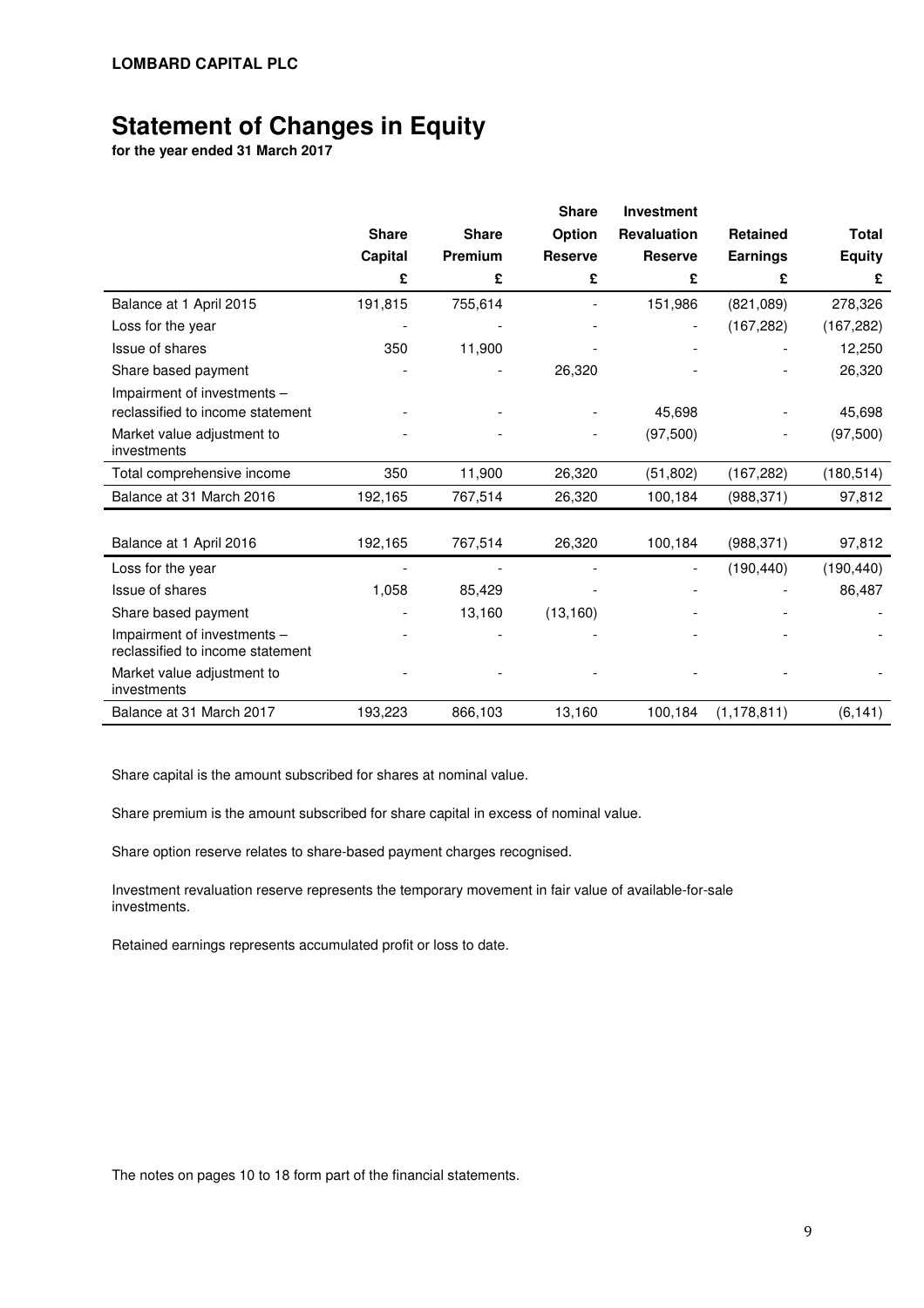**for the year ended 31 March 2017** 

#### **1 General information**

Lombard Capital Plc is a limited company incorporated and domiciled in the United Kingdom. The registered office is 19 Goldington Road, Bedford, MK40 3JY.

#### **2 Principal accounting policies**

The principal Accounting Policies applied in the preparation of these Financial Statements are set out below. These policies have been consistently applied to all the periods presented, unless otherwise stated.

#### **Basis of preparation**

The financial statements of the Company have been prepared in accordance with International Financial Reporting Standards (IFRS), and IFRIC interpretations as adopted in the European Union and as applied in accordance with the provisions of the Companies Act 2006, and under the historical cost convention.

The preparation of financial statements in conformity with IFRSs requires the use of certain critical accounting estimates. It also requires management to exercise its judgement in the process of applying the Company's accounting policies. The areas involving a higher degree of judgement or complexity, or areas where assumption and estimates are significant to the Financial Statements, are disclosed later in these accounting policies.

The financial statements are presented in sterling  $(E)$ .

#### **Going concern**

During the period, the Company made a loss of £190,440 and at the year-end had current liabilities of £127,063. The cash balance at the year end was £622, post year end the Company has generated £100,000 by the issue of loan notes, so at the time of signing of these accounts there are sufficient funds for the next 12 months and beyond.

The Chairman's statement has explained the current fundraising activities, therefore, the directors have formed the opinion that with the eradication of debt and the inflow of funds from the conversion of warrants and the sale of investment assets that the Company will secure adequate funds for the working capital requirements of for the Company in the foreseeable future. Further, this will ensure that adequate arrangements will be in place to enable the settlement of their financial commitments as and when they fall due.

For this reason, the Directors continue to adopt the going concern basis in preparing the financial statements. Whilst there are inherent uncertainties in relation to future events, and therefore no certainty over the outcome of the matters described, the Directors consider that, based on financial projections and dependent on the success of their efforts to complete these activities, the Company will be a going concern for the next 12 months.

#### **Changes in accounting policy**

At the date of authorisation of these financial statements the following standards and interpretations were in issue but not yet effective and therefore have not been applied in these financial statements:

| IFRS 5                | Non current assets held for sale and discontinued operations |
|-----------------------|--------------------------------------------------------------|
| <b>IFRS 7</b>         | Financial instruments                                        |
| IFRS 9                | <b>Financial instruments</b>                                 |
| IFRS 10<br>(amended)  | <b>Consolidated Financial Statements</b>                     |
| IFRS 11<br>(amended)  | Joint Arrangements                                           |
| IFRS 12<br>(amended)  | Disclosure of Interests in Other Entities                    |
| IFRS 14               | Regulatory deferral accounts                                 |
| IFRS 15               | Revenue from Contracts with Customers                        |
| IFRS 16               | Leases                                                       |
| IFRS 17               | Insurance Contracts                                          |
| IAS 1 (amended)       | Presentation of Items of Other Comprehensive Income          |
| IAS 16 & 41 (amended) | Property, Plant and Equipment                                |
| <b>IAS 19</b>         | Employee benefits                                            |
| IAS 27 (amended)      | Separate Financial Statements                                |
| IAS 28 (amended)      | Investments in Associates and Joint Ventures                 |
| IAS16 & 38 (amended)  | Intangible assets                                            |
| <b>IAS 34</b>         | Interim financial reporting                                  |
|                       |                                                              |

In addition, there are certain requirements of Improvements to IFRSs which are not yet effective.

The Directors anticipate that the adoption of these standards and interpretations in future periods will have no material impact on the financial statements of the Company.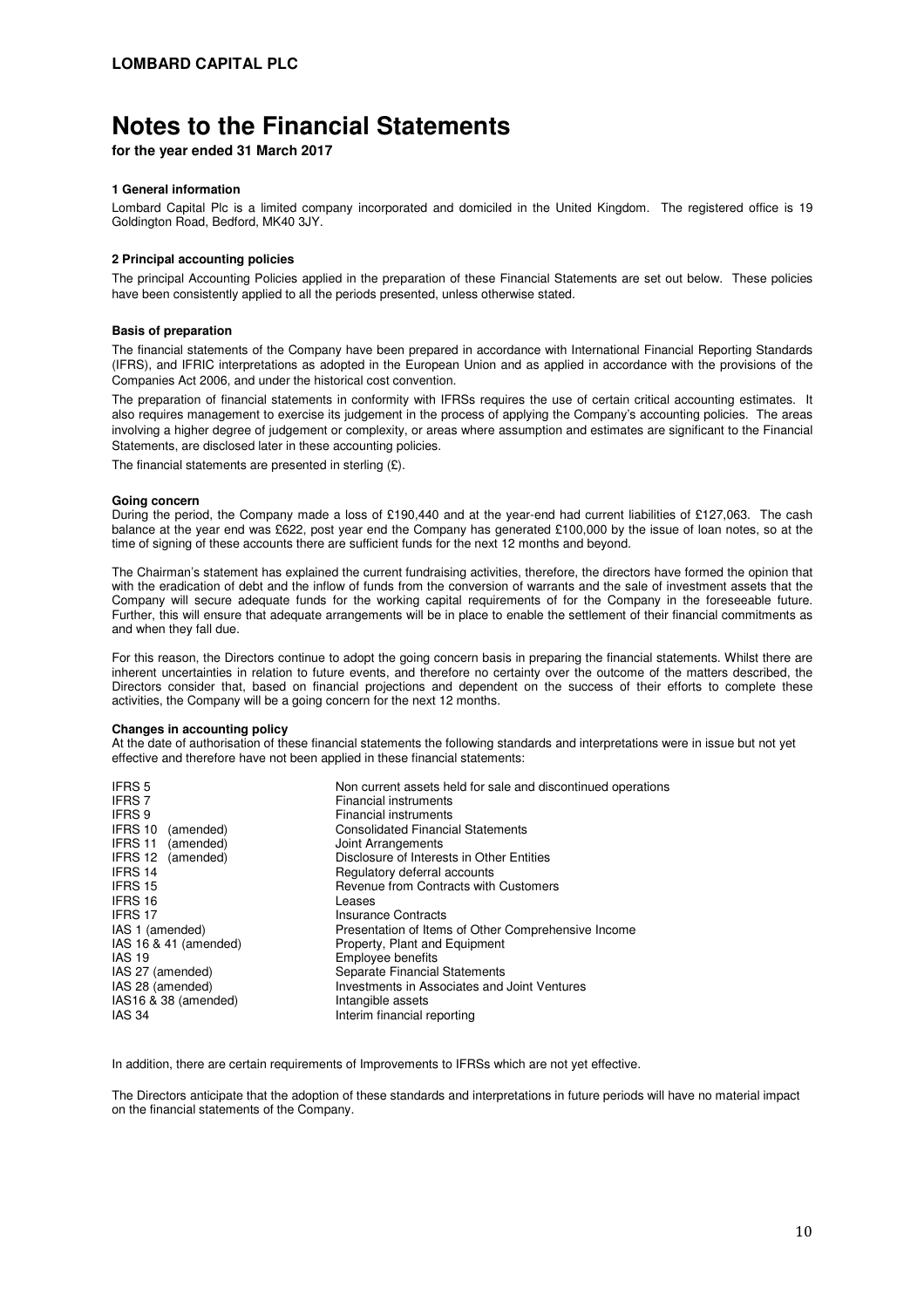**for the year ended 31 March 2017** 

#### **Key estimates and assumptions**

The Company makes estimates and assumptions concerning the future. The resulting accounting estimates will, by definition, seldom equal the related actual results.

The only estimates and assumptions that may cause material adjustment to the carrying value of assets and liabilities relate to the valuation of unquoted investments. These are valued in accordance with the techniques set out in the accounting policy for 'Available for sale investments' on page 11.

#### **Taxation**

The tax expense represents the sum of the tax currently payable and deferred tax.

Current tax is the tax currently payable based on taxable profit for the period. Taxable profit differs from net profit as reported in the income statement because it excludes items of income or expenses that are taxable or deductible in other years and it further excludes items that are never taxable or deductible. The Company's liability for current tax is calculated using tax rates that have been enacted or substantively enacted by the balance sheet date.

Deferred tax is the tax expected to be payable or recoverable on differences between the carrying amounts of assets and liabilities in the financial statements and the corresponding tax bases used in the computation of taxable profit, and is accounted for using the balance sheet liability method. Deferred tax liabilities are generally recognised for all taxable temporary differences and deferred tax assets are recognised to the extent that it is probable that taxable profits will be available against which deductible temporary differences can be utilised. Such assets and liabilities are not recognised if the temporary difference arises from the initial recognition of goodwill or from the initial recognition (other than in a business combination) of other assets and liabilities in a transaction that affects neither the taxable profit nor the accounting profit.

Deferred tax liabilities are recognised for taxable temporary differences arising on investments in subsidiaries and associates, and interest in joint ventures, except where the group is able to control the reversal of the temporary difference and it I probable that the temporary difference will not reverse in the foreseeable future.

The carrying amount of deferred tax assets is reviewed at each balance sheet date and reduced to the extent that it is no longer probable that the temporary difference will not reverse in the foreseeable future.

Current and deferred tax assets and liabilities are calculated at tax rates that are expected to apply to their respective period of realisation, provided they are enacted or substantively enacted at the balance sheet date. Changes in deferred tax assets or liabilities are recognised as a component of tax expense in the profit or loss income statement, except where they relate to items that are recognised in other comprehensive income in which case the related deferred tax is also charged or credited directly to equity.

#### **Segmental reporting**

A segment is a distinguishable component of the Company's activities from which it may earn revenues and incur expenses, whose operating results are regularly reviewed by the Company's chief operating decision maker to make decisions about the allocation of resources and assessment of performance and about which discrete financial information is available.

As the chief operating decision maker reviews financial information for and makes decisions about the Company's investment activities as a while, the directors have identified a single operating segment, that of investing in or acquiring assets, business or companies in the soft commodities sector.

#### **Financial assets**

The Company's financial assets comprise investments held for trading, associated undertakings, cash and cash equivalents and loans and receivables.

#### **Available for sale Investments**

**I**nvestments are initially measured at fair value plus incidental acquisition costs. Subsequently they are measured at fair value in accordance with IAS 39. In respect of quoted investments, this is either the bid price at the period end date of the last traded price or the last traded price, depending on the convention of the exchange on which the investment is quote, with no deduction for any estimated future selling cost. Unquoted investments are valued by the directors using primary valuation techniques such as recent transactions, last price and net asset value.

Investments are recognised as available-for-sale financial assets. Gains and losses on measurement are recognised in other comprehensive income except for impairment losses and foreign exchange gains and losses on monetary items denominated in a foreign currency, which are recognised directly in profit or loss. Where the investment is disposed of or is determined to be impaired the cumulative gain or loss previously recognised in other comprehensive income is reclassified to profit or loss.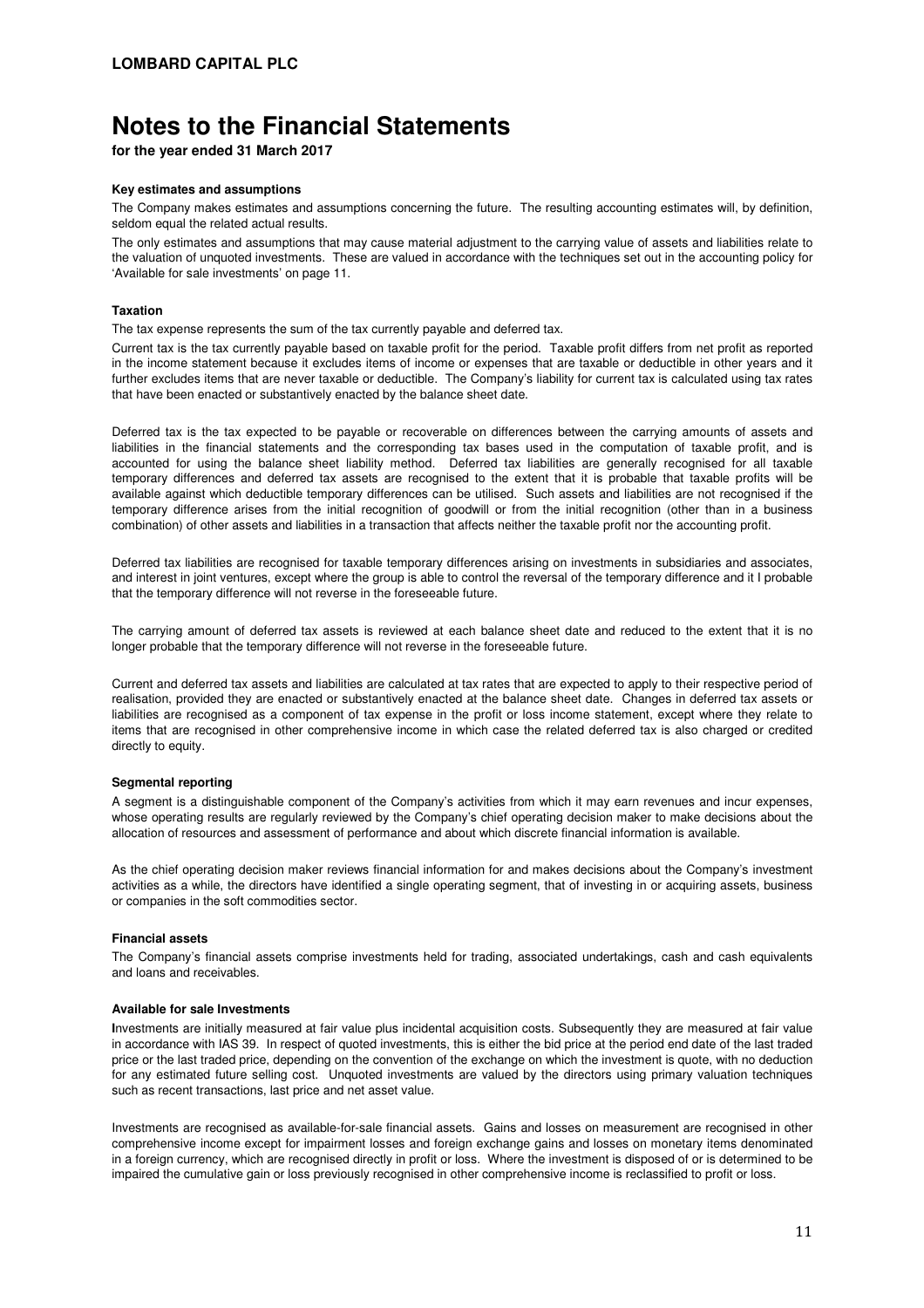**for the year ended 31 March 2017** 

The Company assesses at each period end date whether there is any objective evidence that a financial assets or group of financial assets classified as available-for-sale has been impaired. An impairment loss is recognised if there is objective evidence that an event or events since initial recognition of the asset have adversely affected the amount or timing of future cash flows from the asset. A significant or prolonged decline in the fair value of a security below its cost shall be considered in determining whether the asset is impaired.

When a decline in the fair value of a financial asset held as available-for-sale has been previously recognised in other comprehensive income and there is objective evidence that the asset is impaired, the cumulative loss is removed from other comprehensive income and recognised in profit or loss. The loss is measured as the difference between the cost of the financial asset and its current fair value less any previous impairment.

#### **Cash and cash equivalents**

Cash and cash equivalents comprise cash in hand and current and deposit balances deposits at banks, together with other short-term highly liquid investments that are readily convertible into known amounts of cash and which are subject to an insignificant risk of changes in value.

#### **Equity**

An equity instrument is any contract that evidences a residual interest in the assets of the company after deducting all of its liabilities. Equity instruments issued by the Company are recorded at the proceeds received net of direct issue costs.

The share premium account represents premiums received on the initial issuing of the share capital. Any transaction costs associated with the issuing of shares are deducted from share premium, net of any related income tax benefits.

The investment revaluation reserve represents the difference between the purchase costs of the available-for-sale investments less any impairment charge and the market value of those investments at the accounting date.

Retained earnings include all current and prior period results as disclosed in the statement of comprehensive income.

#### **Financial liabilities**

Financial liabilities are recognised in the Company's balance sheet when the Company becomes a party to the contractual provisions of the instrument. All interest related charges are recognised as an expense in finance cost in the income statement using the effective interest rate method.

The Company's financial liabilities comprise trade and other payables.

Trade payables are recognised initially at their fair value and subsequently measured at amortised cost less settlement payments.

#### **3 Loss from operations**

Loss from operations is stated after charging:

|                                                 | 2017           | 2016  |
|-------------------------------------------------|----------------|-------|
|                                                 |                |       |
| Auditors' remuneration for auditing of accounts | 20.400         | 8.100 |
| Auditors' remuneration for non-audit services   | $\blacksquare$ |       |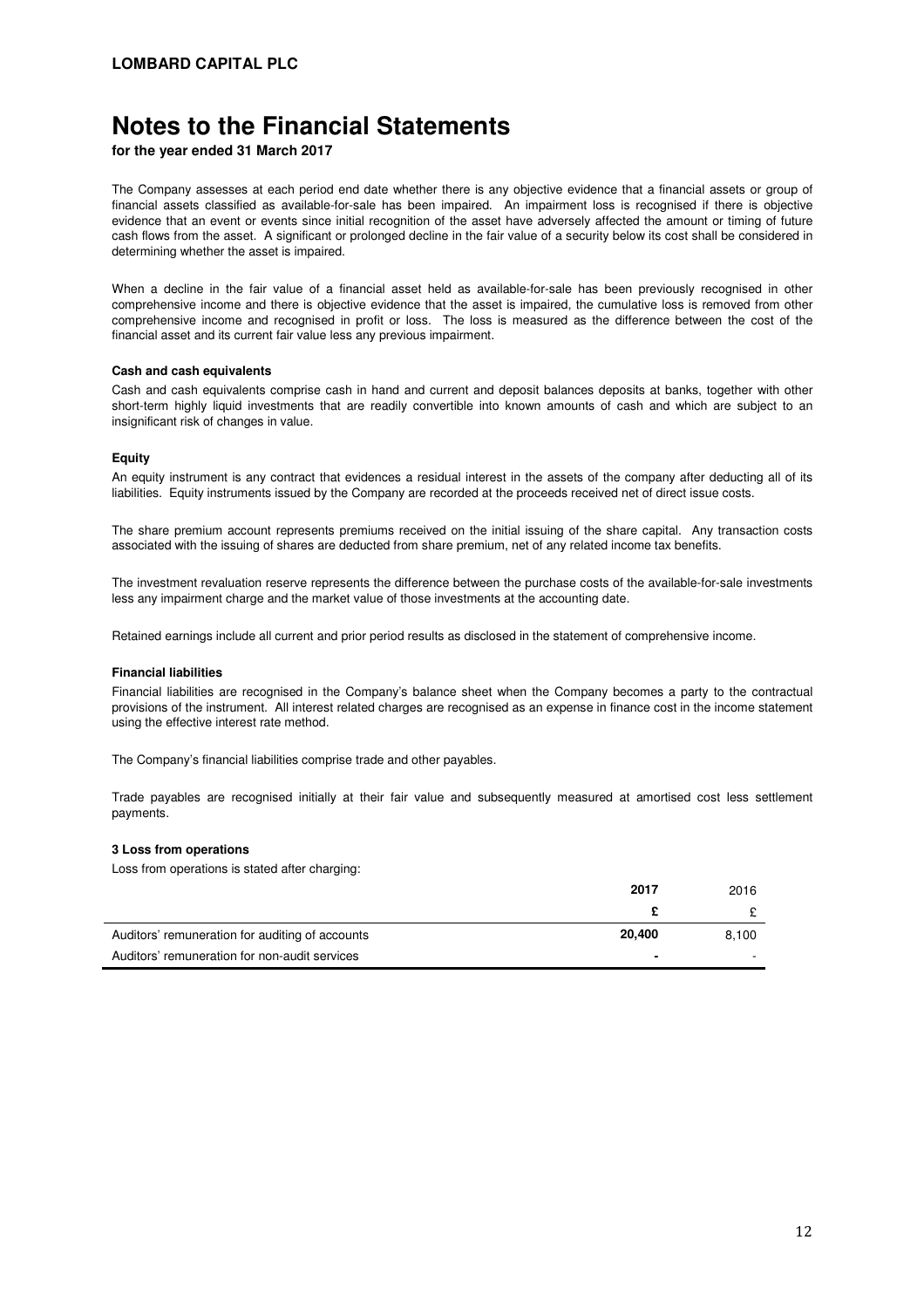**for the year ended 31 March 2017** 

### **4 Directors remuneration**

The Company had no employees in the year under review, or the prior year. During the year there has been one executive director and one non-executive director.

|                                 | 2017   | 2016   |
|---------------------------------|--------|--------|
|                                 | No.    | No.    |
| Administration                  | 1      | 1      |
|                                 |        |        |
|                                 | 2017   | 2016   |
|                                 | £      | £      |
| Director's remuneration - fees: |        |        |
| Charlotte Argyle                | -----  | 4,500  |
| <b>Russell Darvill</b>          | -----  | 4,500  |
| N Brent Fitzpatrick             | 12,000 | 500    |
| David Grierson                  | 48,000 |        |
| Mark Jackson                    | -----  | 4,800  |
| Graham Jones                    | -----  | 2,640  |
|                                 | 60,000 | 16,940 |

The highest paid director was not granted nor did he exercise any share options during the year. He also did not receive any shares in respect of qualifying services under a long term incentive scheme.

#### **5 Taxation**

|                                           | 2017       | 2016       |
|-------------------------------------------|------------|------------|
|                                           | £          | £          |
| UK corporation tax                        |            |            |
| Deferred tax                              |            |            |
| Tax charge                                |            |            |
|                                           |            |            |
| Tax reconciliation                        |            |            |
|                                           | 2017       | 2016       |
|                                           | £          | £          |
| Loss before tax                           | (190, 440) | (167, 282) |
| Tax at 20% (2016: 20%) on loss before tax | (38,088)   | (33, 456)  |
| Effects of:                               |            |            |
| Add back disallowable expenses            | ٠          | 14,742     |

Unrelieved losses carried forward **38,088** 18,714

Total tax (credit)/expense - -

The unutilised tax losses of the Company available for set off against future taxable profits are estimated to be £740,000 (2016: £700,000). The Company has not recognised a deferred tax asset in respect of these losses as there is insufficient evidence of future taxable profits.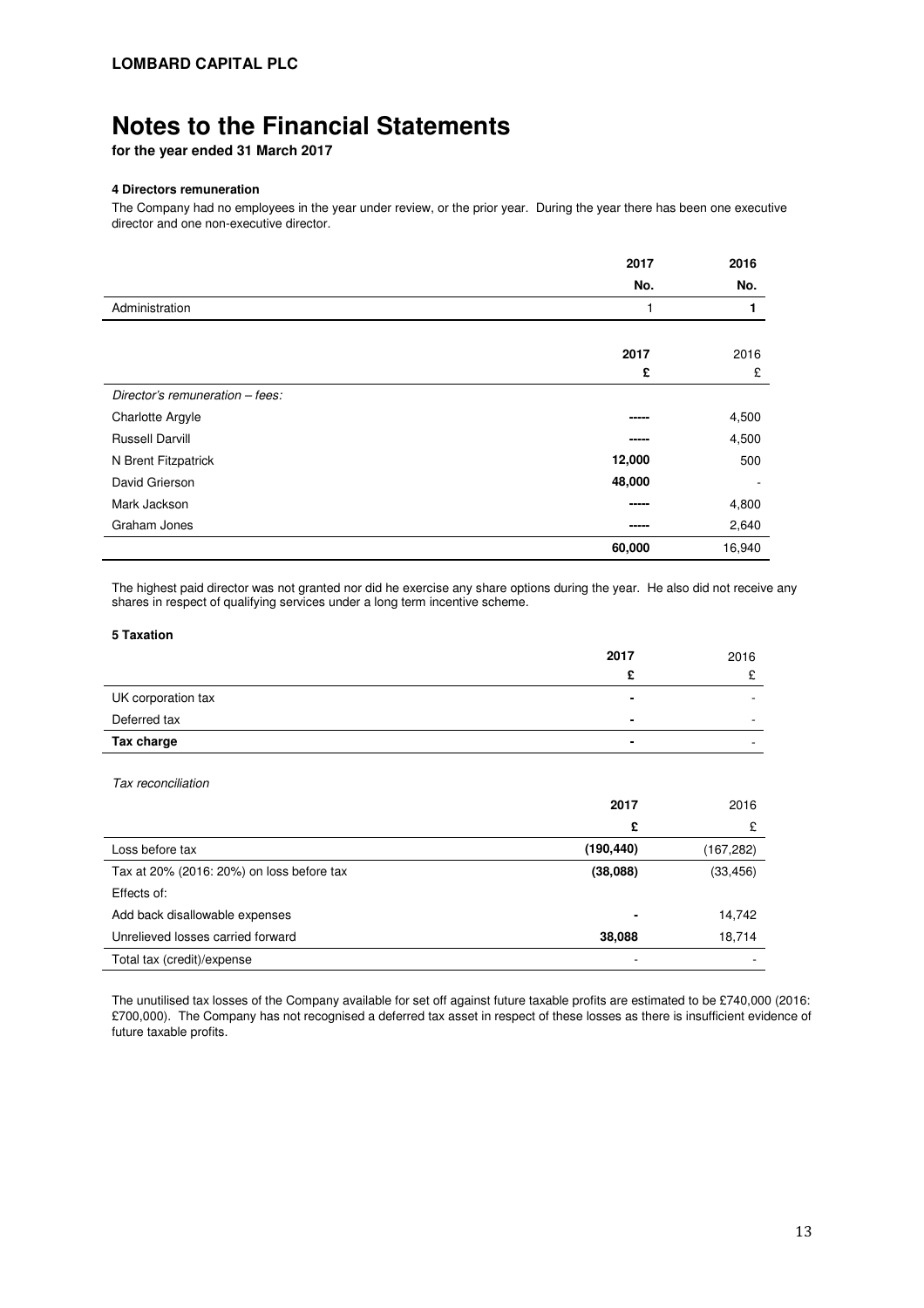**for the year ended 31 March 2017** 

#### **6 Earnings per share**

The basic and diluted earnings per share is calculated by dividing the loss attributable to owners of the Company by the weighted average number of ordinary shares in issue during the year.

|                                                                           | 2017       | 2016      |
|---------------------------------------------------------------------------|------------|-----------|
|                                                                           | £          | £         |
| Earnings                                                                  |            |           |
| Loss for the purposes of basic and fully diluted loss per share           | (190, 440) | (167,282) |
| Number of shares                                                          |            |           |
| Weighted average number of shares for calculating basic and fully diluted |            |           |
| earnings per share                                                        | 2,682,971  | 2,026,210 |
|                                                                           | 2017       | 2016      |
|                                                                           | pence      | pence     |
| Earnings per share                                                        |            |           |
| Basic and fully diluted loss per share                                    | (7.1)      | (8.3)     |
|                                                                           |            |           |

During the year end the company issued up to £100,000 warrants, full details are disclosed in note 15.

#### **7 Available for sale investments**

|                                                     | 2017      | 2016      |
|-----------------------------------------------------|-----------|-----------|
|                                                     | £         | £         |
| Investments at cost less impairment brought forward | 135,810   | 83,014    |
| Cost of impairment – reclassified from reserves     |           | (45, 698) |
| Cost of impairment – recognised in the year         |           | (1,690)   |
| Investments at cost less impairment at year end     |           | 35,626    |
| Disposals                                           | (23, 310) |           |
| Market value adjustment                             |           | 100,184   |
| Market value of investments at year end             | 112,500   | 135,810   |
| Categorised as:                                     |           |           |
| Level 1                                             |           |           |
| Level <sub>2</sub>                                  |           |           |
| Level 3                                             | 112,500   | 135,810   |
|                                                     | 112,500   | 135,810   |

The table above sets out the fair value measurements using the IFRS7 fair value hierarchy. Categorisation within the hierarchy has been determined on the basis of the lowest level of input that is significant to the fair value measurement of the relevant asset as follows:

Level 1 - valued using quoted prices in active markets for identical assets.

Level 2 – valued by reference to valuation techniques using observable inputs other that quoted prices included within Level 1. Level 3 – valued by reference to valuation techniques using inputs that are not based on observable market data. The valuation techniques used by the company are explained in the accounting policy note, 'available for sale investments'.

Level 3 financial assets

| Reconciliation of Level 3 fair value measurement of financial assets | 2017           | 2016     |
|----------------------------------------------------------------------|----------------|----------|
|                                                                      | £              | £        |
| Brought forward                                                      | 135,810        | 212,500  |
| Market value adjustment                                              | $\blacksquare$ | (75,000) |
| <b>Disposals</b>                                                     | (23, 310)      |          |
| Impairment in the year                                               | -              | (1,690)  |
| Carried forward                                                      | 112.500        | 135,810  |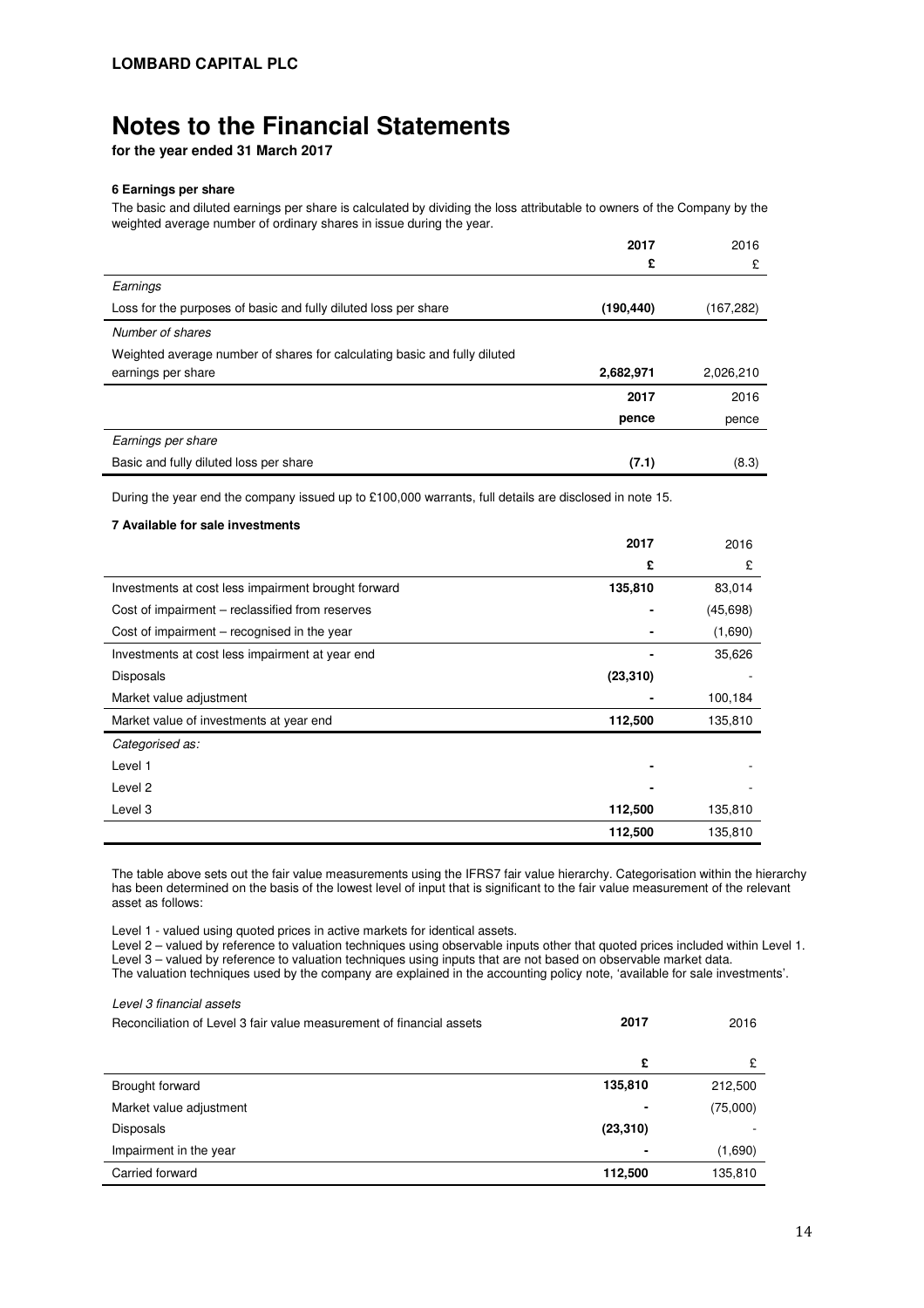**for the year ended 31 March 2017** 

#### **7 Available for sale investments continued**

Level 3 valuation techniques used by the Company are explained on page 11.

The value of £112,500 relates to shares held in Prego International Limited which have been placed on the JP Jenkins matched-bargain platform and the valuation is based on the indicative price, which is based on buy and sell limits from brokers. Disposals of £23,310 relates to shares held in Elevate Platform Limited which were sold at fair value.

#### **8 Trade and other receivables**

|             | 2017  | 2016  |
|-------------|-------|-------|
|             |       | ~     |
| Prepayments | 7,800 | 7,800 |
|             | 7,800 | 7,800 |

The fair value of trade and other receivables is considered by the directors not to be materially different to the carrying amounts.

#### **9 Cash and cash equivalent**

|               | 2017 | 2016  |
|---------------|------|-------|
|               |      | ~     |
| Cash at banks | 622  | 2,668 |
|               | 622  | 2,668 |

#### **10 Trade and other payables**

|                 | 2017    | 2016   |
|-----------------|---------|--------|
|                 | £       | c      |
| Trade payables  | 36,439  | 30,466 |
| Accrued charges | 90,624  | 18,000 |
|                 | 127,063 | 48,466 |

The fair value of trade and other payables is considered by the directors not to be materially different to the carrying amounts.

#### **11 Share capital**

|                                          | 2017    | 2016    |
|------------------------------------------|---------|---------|
|                                          | £       | £       |
| Authorised capital                       |         |         |
| 500,000,000 ordinary shares of 0.1p each | 500,000 | 500,000 |
| 2,000,000 redeemable shares of 1p each   | 20,000  | 20,000  |
|                                          | 520,000 | 520,000 |
| Issued and fully paid                    |         |         |
| 3,325,514 new ordinary shares of 0.1p    | 3,326   | 2,268   |
| 1,918,150 deferred shares of 9.9p        | 189,897 | 189,897 |
|                                          | 193,223 | 192,165 |

The ordinary shares have attached to them full voting, dividend and capital distribution (including on winding up) rights; they do not confer any rights of redemption.

On 8 September 2016 the company announced that it had received notice from all of the holders of the convertible loan notes, issued in the year, to convert them into 450,000 ordinary shares. The total amount outstanding was £45,000. Furthermore, an additional 7,364 ordinary shares were issued to the holders of the loan notes in respect of interest due.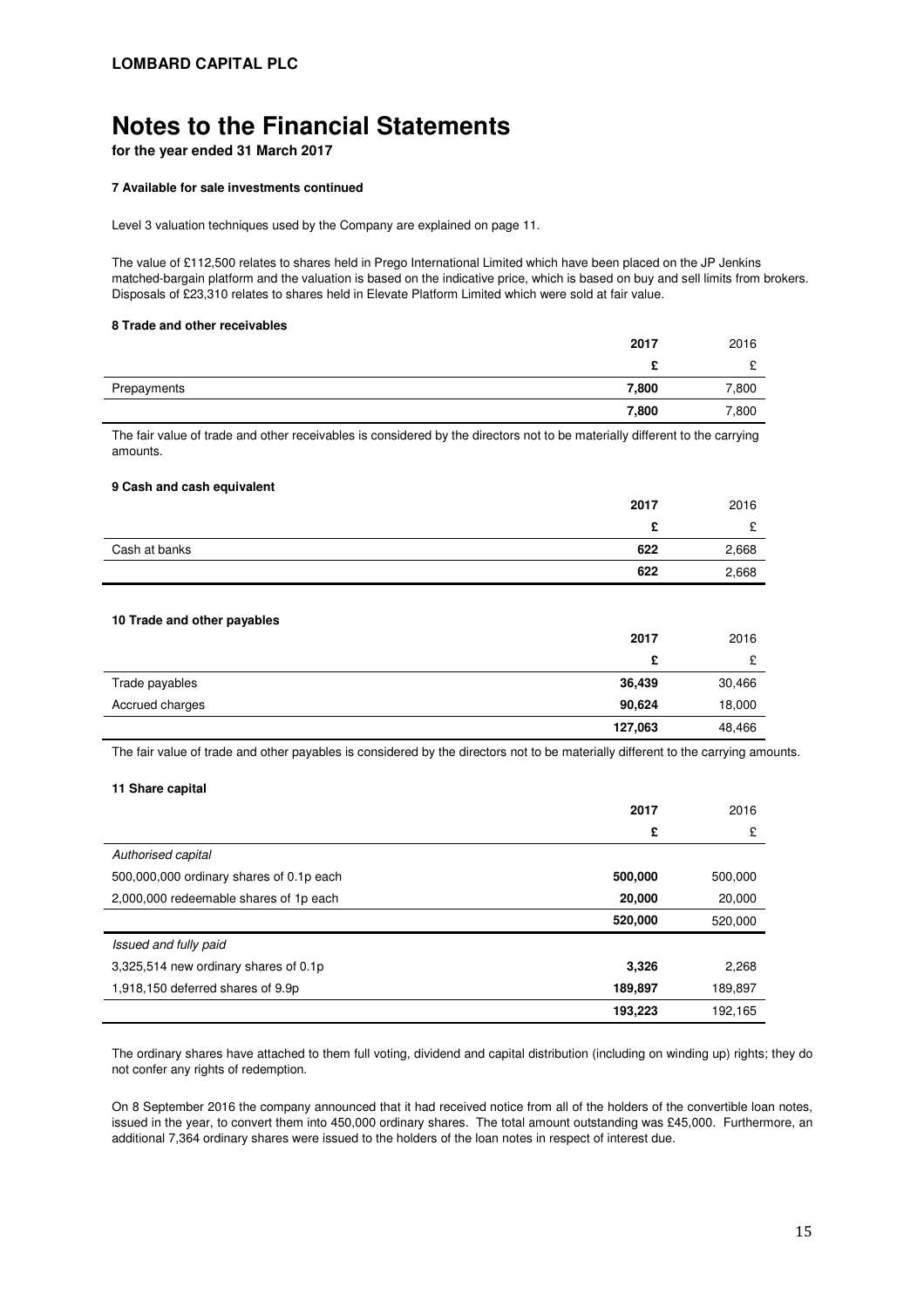**for the year ended 31 March 2017** 

#### **11 Share capital continued**

On 4 November 2016 the company announced that it had received notices from holders of 250,000 warrants to convert them into 250,000 ordinary shares for the consideration of £25,000.

On 1 February 2017 the company announced that it had received notice from a holder of 350,000 options to exercise the options at a price of 4.5p per share.

#### **12 Investment revaluation reserve**

|                                               | 2017    | 2016      |
|-----------------------------------------------|---------|-----------|
|                                               | £       |           |
| Balance brought forward                       | 100.184 | 151,986   |
| Market value adjustment in year               |         | (97, 500) |
| Impairment – reclassified to income statement |         | 45,698    |
| Balance carried forward                       | 100.184 | 100.184   |

#### **13 Risk management objectives and policies**

The Company is exposed to a variety of financial risks which result from both its operating and investing activities. The Company's risk management is coordinated by the board of directors, and focuses on actively securing the Company's short to medium term cash flows by minimising the exposure to financial markets.

#### Capital risk management

The Company's objectives when managing capital are:

- to safeguard the Company's ability to continue as a going concern, so that it can continues to prove returns and benefits for shareholders
- to support the Company's growth: and
- to provide capital for the purpose of strengthening the Company's risk management capability.

The Company actively and regularly reviews and manages the capital structure to ensure an optimal capital structure and equity holder returns, taking into consideration the future capital requirements of the Company and capital efficiency, prevailing and projected profitability, projected operating cash flows, projected capital expenditures and projected strategic investment opportunities. Management regards total equity as capital and reserves, for capital management purposes. There have been no changes in this since the previous reporting date.

#### Credit risk

The Company's financial instruments, that are subject to credit risk, are cash and cash equivalents. The credit risk for cash and cash equivalents is considered negligible since the counterparties are reputable financial institutions.

The Company's maximum exposure to credit risk is £622 (2016: £2,668) comprising cash and cash equivalents.

#### Liquidity risk

Liquidity risk is managed by means of ensuring sufficient cash and cash equivalents are held to meet the Company's payment obligations arising from administrative expenses. The cash and cash equivalents are invested such that the maximum available interest rate is achieved with minimal risk.

Financial assets comprise, cash of £622 and are available in demand. Financial liabilities comprise trade payables of £36,439 which are all payable within 3 months.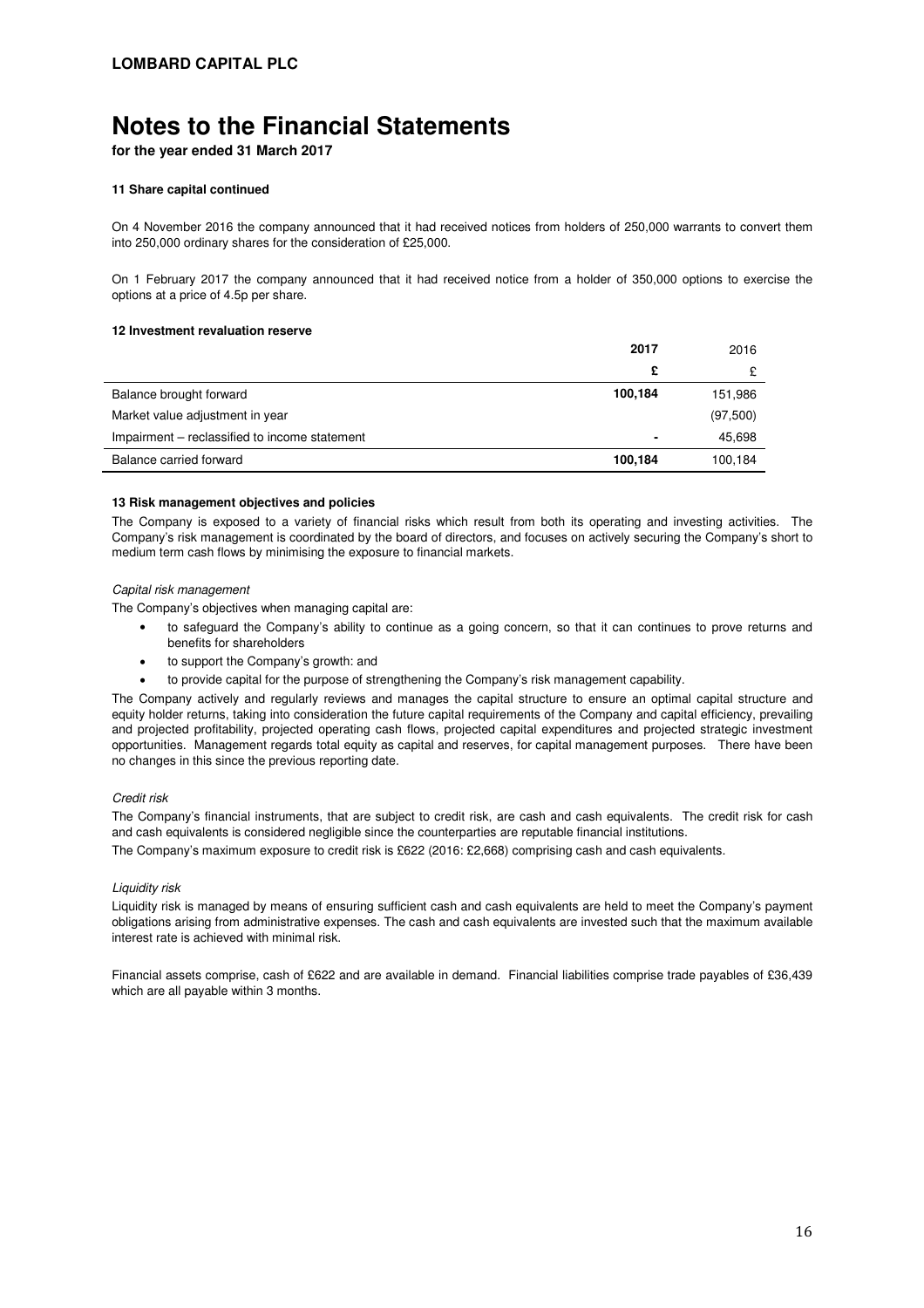**for the year ended 31 March 2017** 

#### **13 Risk management objectives and policies continued**

#### Market price risk

The Company's exposure to market price risk mainly arises from potential movements in the fair value of its investments. The Company manages this price risk within its long-term investment strategy to manage a diversified exposure to the market. If each of the Company's equity investments were to experience a rise of fall of 10% in their fair value, this would result in the Company's net asset value increasing or decreasing by £11,250 (2016: £13,581).

#### Financial assets by category

The IAS 39 categories of financial assets included in the balance sheet and the headings in which they are included are as follows:

|                                | 2017    | 2016    |
|--------------------------------|---------|---------|
|                                | £       | ₽       |
| Financial assets:              |         |         |
| Available for sale investments | 112,500 | 135,810 |
| Cash and cash equivalents      | 622     | 2,668   |
|                                | 113,122 | 138,478 |

Financial liabilities by category

The IAS 39 categories of financial liability included in the balance sheet and the headings in which they are included are as follows:

|                                          | 2017   | 2016   |
|------------------------------------------|--------|--------|
|                                          | £      | c      |
| Financial liabilities at amortised cost: |        |        |
| Trade and other payables                 | 36,439 | 34,667 |
|                                          | 36,439 | 34,667 |

#### **14 Share-based payments**

On 1 December 2015 the Company announced that it granted options for a total of 700,000 ordinary shares of 0.1 pence each ("Ordinary Shares") representing approximately 31 per cent of the Company's issued ordinary share capital at the time of the grant, at an exercise price of 4.5 pence per share. The options were granted equally (350,000 each with a total exercise price of £13,160 per Director) to Directors, N B Fitzpatrick and G Jones, and vest immediately on grant. They are not subject to any performance conditions and will lapse 7 years from the date of grant.

The model takes into account volatility rates of 97.76%, which have been derived from historical information. A weighted average risk-free interest rate of 1.0% has been applied. The share price was 4.6 pence and the exercise prices of the options were 4.5 pence.

The amount of remuneration expense in respect of the share options granted amounts to £nil (period ended 31 March 2016: £26,320).

The inputs to the option pricing model are as follows:

|                                   | <b>Options granted</b><br>1 December 2015 |
|-----------------------------------|-------------------------------------------|
| Share price at grant date (pence) | 4.6                                       |
| Exercise price (pence)            | 4.5                                       |
| Expected life (years)             | 7                                         |
| Annualised volatility (%)         | 97.76                                     |
| Risk-free interest rate (%)       | 1.0                                       |
| Fair value determined (pence)     | 3.8                                       |
| Number of options granted         | 700,000                                   |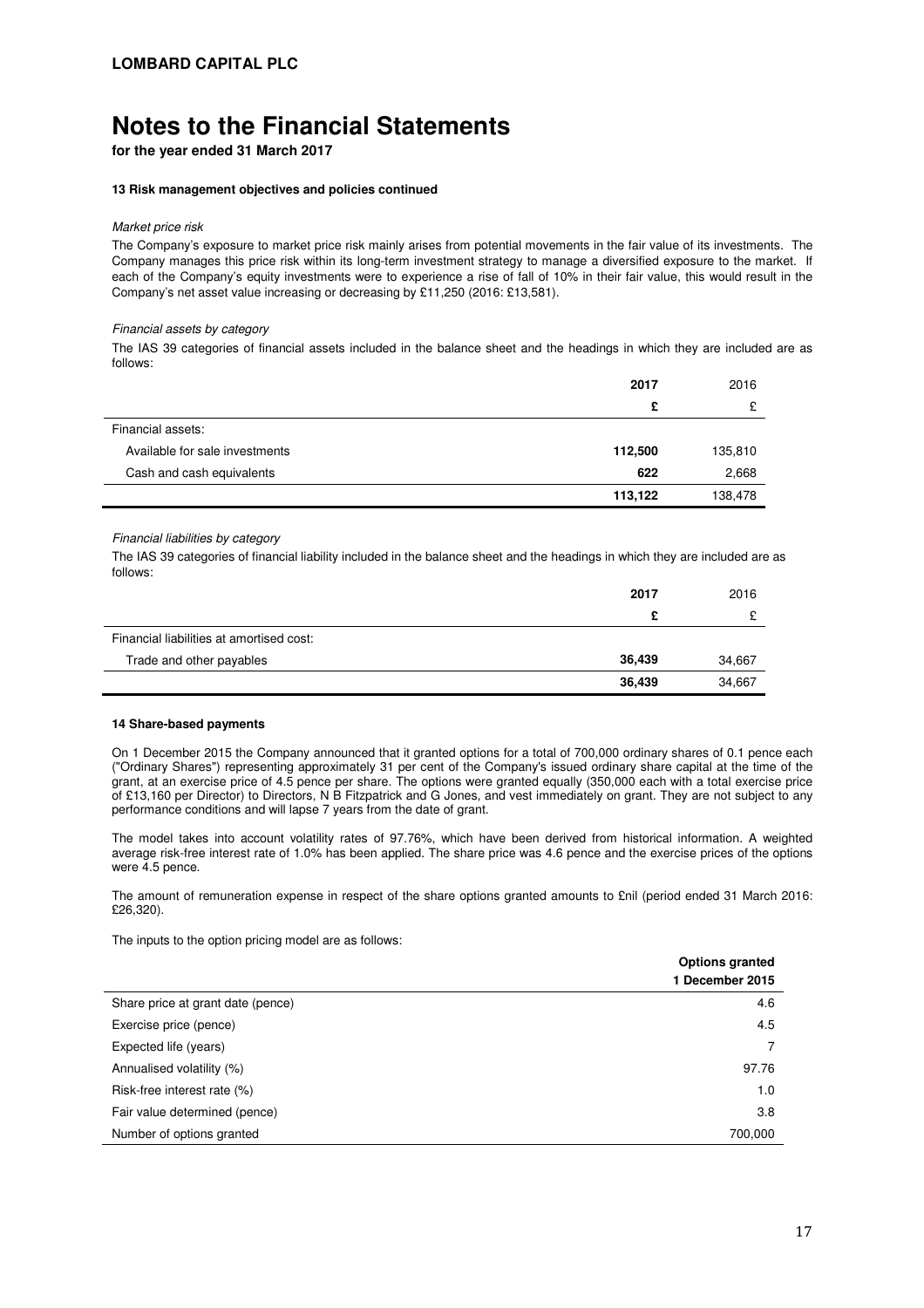**for the year ended 31 March 2017** 

#### **14 Share-based payments continued**

On 16 December 2015, the options held by N B Fitzpatrick and G Jones were reassigned to Merico Financial Inc. and D W Grierson respectively. The options assigned to Merico Financial Inc. were subsequently assigned to Sir M Marshall. D W Grierson is a director of the company.

The options held by Sir M Marshall were exercised on 1 February 2017, 350,000 shares were issued at exercise price of 4.5p.

The options held by D W Grierson have not been exercised and remain outstanding at the reporting date.

#### **15 Convertible Instruments**

#### Convertible unsecured loan notes 2018

On 3 May 2016 it was agreed that up to £100,000 of 7.5 per cent Convertible Unsecured Loan Notes 2018 would be issued. A convertible loan note instrument would be issued.

Warrants would be issued to those that subscribe for these loan notes carrying the right to subscribe for new Ordinary Shares of £0.001 each. These warrants entitle holders of £100 convertible notes to subscribe for 1,000 new ordinary shares. Each warrant has a right to buy the same amount of ordinary shares at a price of 10 pence.

The following warrants were issued:

| Date of issue          | Held by                                  | No of<br>warrants | <b>Reason for issue</b>                    |
|------------------------|------------------------------------------|-------------------|--------------------------------------------|
| 21 May 2016            | Sir M J Marshall                         | 250,000           | Issue of convertible loan notes of £25,000 |
| 21 May 2016            | Investa Securities Ltd                   | 100,000           | Issue of convertible loan notes of £10,000 |
| 30 June 2016           | Sir M J Marshall                         | 100,000           | Issue of convertible loan notes of £10,000 |
| 30 June 2016           | D W Grierson (director)                  | 100,000           | Issue of warrants                          |
| 30 June 2016           | N B Fitzpatrick (non-executive director) | 100,000           | Issue of warrants                          |
| 30 June 2016           | Steve Monico Ltd (company secretary)     | 100,000           | For secretarial services                   |
| 30 June 2016           | C A Potts                                | 100,000           | For introductions, services and advice     |
| 30 June 2016           | Ernesto Sciarillo                        | 50,000            | For introductions, services and advice     |
| 30 June 2016           | Ettorino Sciarillo                       | 50,000            | For introductions, services and advice     |
| 30 June 2016           | Merico Financial Inc.                    | 100,000           | For introductions, services and advice     |
|                        | The following warrants remain unissued:  |                   |                                            |
| Held by<br>Date agreed |                                          | No of             | <b>Reason for issue</b>                    |

| Date agreed            | Held by | warrants | No of Reason for issue                         |
|------------------------|---------|----------|------------------------------------------------|
| 30 June 2016 P Gravitt |         |          | 100,000 For introductions, services and advice |

On 8 September 2016 the company announced that it had received notice from all of the holders of the convertible loan notes, issued in the year, to convert them into 450,000 ordinary shares. The total amount outstanding was £45,000. Furthermore, an additional 7,364 ordinary shares were issued to the holders of the loan notes in respect of interest due.

On 4 November 2016 the company received notices from holders of 250,000 of warrants to convert to 250,000 shares for a consideration of £25,000.

At the year end 800,000 warrants were outstanding.